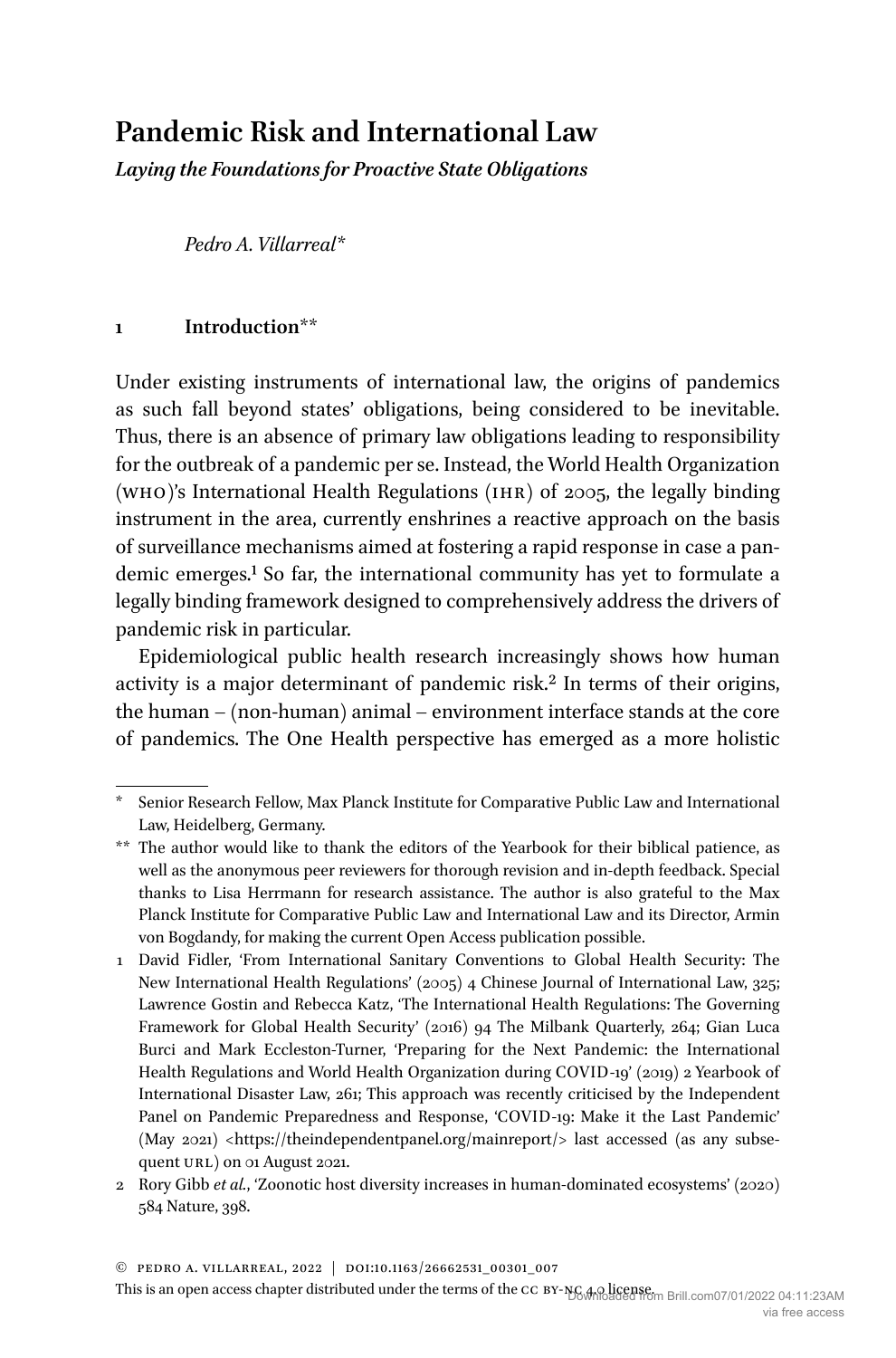approach to address the multidimensional setting.3 But, so far, *de lege ferenda* debates on how states' acts and omissions should be regulated in the area remain work in progress. Against this backdrop, the following sections discuss potential ways to construe future international law obligations of pandemic risk reduction, a term broadly understood to include the regulation of activities directly linked to the emergence and re-emergence of pathogens with a potential to create pandemics. Beyond the contingent question of whether there will exist sufficient state consensus in the subject, this article posits some analytical steps that could help steer future discussions.

In contrast to the IHR  $(2005)$ , the current analysis deals with how events leading to the emergence of a pandemic disease could be regulated under international law. Therefore, the type of risk addressed in the following lines is not only the one related to the consequences of pandemics and a rapid response thereto, but rather those pertaining to their origins. As the article argues, if the looking glass of pandemic risk is employed, there is a fragmented set of legally binding norms in place. The present analysis heavily builds upon the notion of 'deep prevention' fostered by Jorge Viñuales, Suerie Moon, Ginevra Le Moli and Gian Luca Burci.4 In their view, any future legal instrument in the field of pandemics should aim at a more ambitious regulation of the drivers of outbreaks, with a strong emphasis on those that may trigger a zoonotic event,<sup>5</sup> i.e. when a pathogen present in non-human species crosses the interspecies barrier and infects humans.6

Any future regulation of pandemic risk prevention would have to, first, establish whether and to what extent pandemics will be considered to be influenced by human activity; and, second, whether states' specific actions or omissions in the prevention of pandemic risk could be framed as international law obligations, and in what terms. The article proceeds by highlighting some of the epistemic gaps that may explain why existing international norms have, so far, not tackled pandemics as possibly manmade events. Similar to the evolution

<sup>3</sup> who, World Health Assembly Resolution WHA74.7, 'Strengthening who preparedness for and response to health emergencies' (31 May 2021); see also Stefania Negri and Mark Eccleston-Turner, 'One Health and Pathogen Sharing: Filling the Gap in the International Health Regulations to Strengthen Global Pandemic Preparedness and Response', International Organizations Law Review (forthcoming 2022).

<sup>4</sup> Jorge Viñuales, Suerie Moon, Ginevra Le Moli and Gian Luca Burci, 'A global pandemic treaty should aim for deep prevention' (2021) 397 The Lancet, 1791, 1791–1792.

<sup>5</sup> *Ibid*.

<sup>6</sup> who, 'Zoonoses' (29 July 2020) [<https://www.who.int/](https://www.who.int/news-room/fact-sheets/detail/zoonoses)news-room/fact-sheets/detail/ [zoonoses](https://www.who.int/news-room/fact-sheets/detail/zoonoses)>.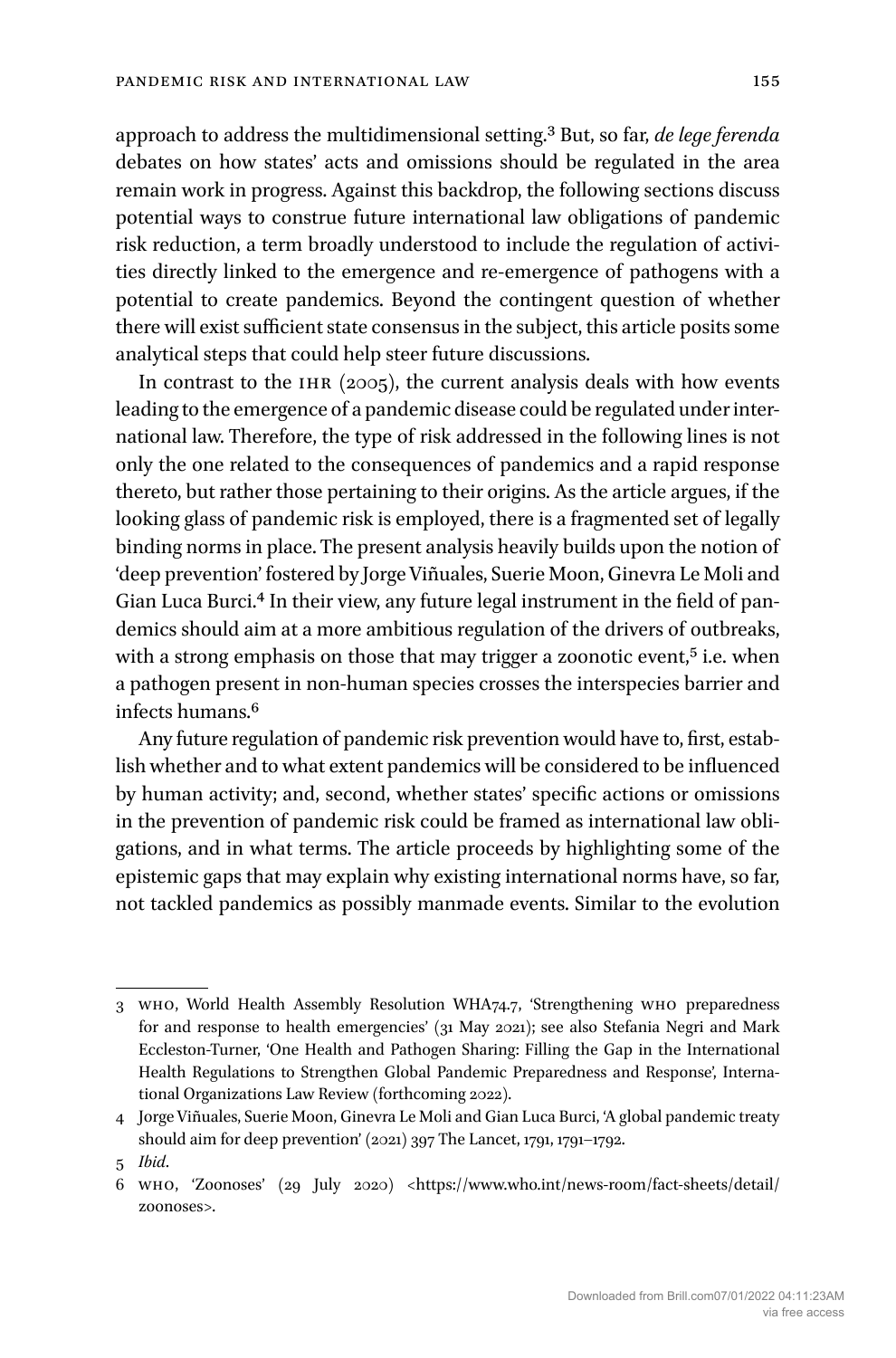of risk reduction under international disaster law in recent decades,7 the text shows what a shift from a predominantly reactive approach towards a proactive one would entail. Second, the following text looks at how risk reduction is regulated in international law more broadly, revisiting the distinction between natural and manmade threats as a basis for specific regulatory choices. Third, the text sets some basic foundations for what overcoming the current reactive approach towards pandemic risk would legally entail. It is a particularly apposite subject in light of ongoing discussions of a new international instrument on pandemic preparedness and response,8 which at the moment of writing is subject to an uncertain process of high-level negotiations and debates. Lastly, the text puts forward conclusions on how the analysis herein can contribute to legally framing future steps towards the effective regulation of pandemic risks, a matter highly dependent on resorting to the state of the art in the medical and life sciences.

## **2 Prevailing Epistemic Gaps in Understanding Pandemic Risks**

The current contribution focuses on pandemic risks. This delineation already leads to a major epistemic gap, as there is as yet no legally enshrined definition of 'pandemic'.9 Instead, the existing operational term is a 'public health emergency of international concern', currently foreseen and defined by Article 1 ihr  $(2005).$ <sup>10</sup> The latter is a wider term encompassing non-pandemic outbreaks.<sup>11</sup> Both share multiple elements, such as being 'extraordinary events'12 and referring to communicable diseases in so far as it focuses on their transmission

<sup>7</sup> Jacqueline Peel and David Fisher, 'International Law and the Intersection of Environmental Protection and Disaster Risk Reduction' in Jacqueline Peel and David Fisher (eds), The Role of International Environmental Law in Disaster Risk Reduction (Brill Nijhoff 2016) 7.

<sup>8</sup> World Health Assembly, 'Special session of the World Health Assembly to consider developing a who convention, agreement or other international instrument on pandemic preparedness and response' (31 May 2021) WHA74(16).

<sup>9</sup> Pedro A. Villarreal, 'Pandemic: Building a Legal Concept for the Future' (2021) 20 Washington University Law Global Studies Law Review, 611, 611–626.

<sup>10</sup> Article 1 ihr (2005) defines a public health emergency of international concern as 'an extraordinary event which is determined (…) to constitute a public health risk to other States through the international spread of disease and (…) to potentially require a coordinated international response'.

<sup>11</sup> Villarreal (n 9).

<sup>12</sup> Though not all accept this extraordinary nature, arguing it excludes other diseases with a high burden of disease globally.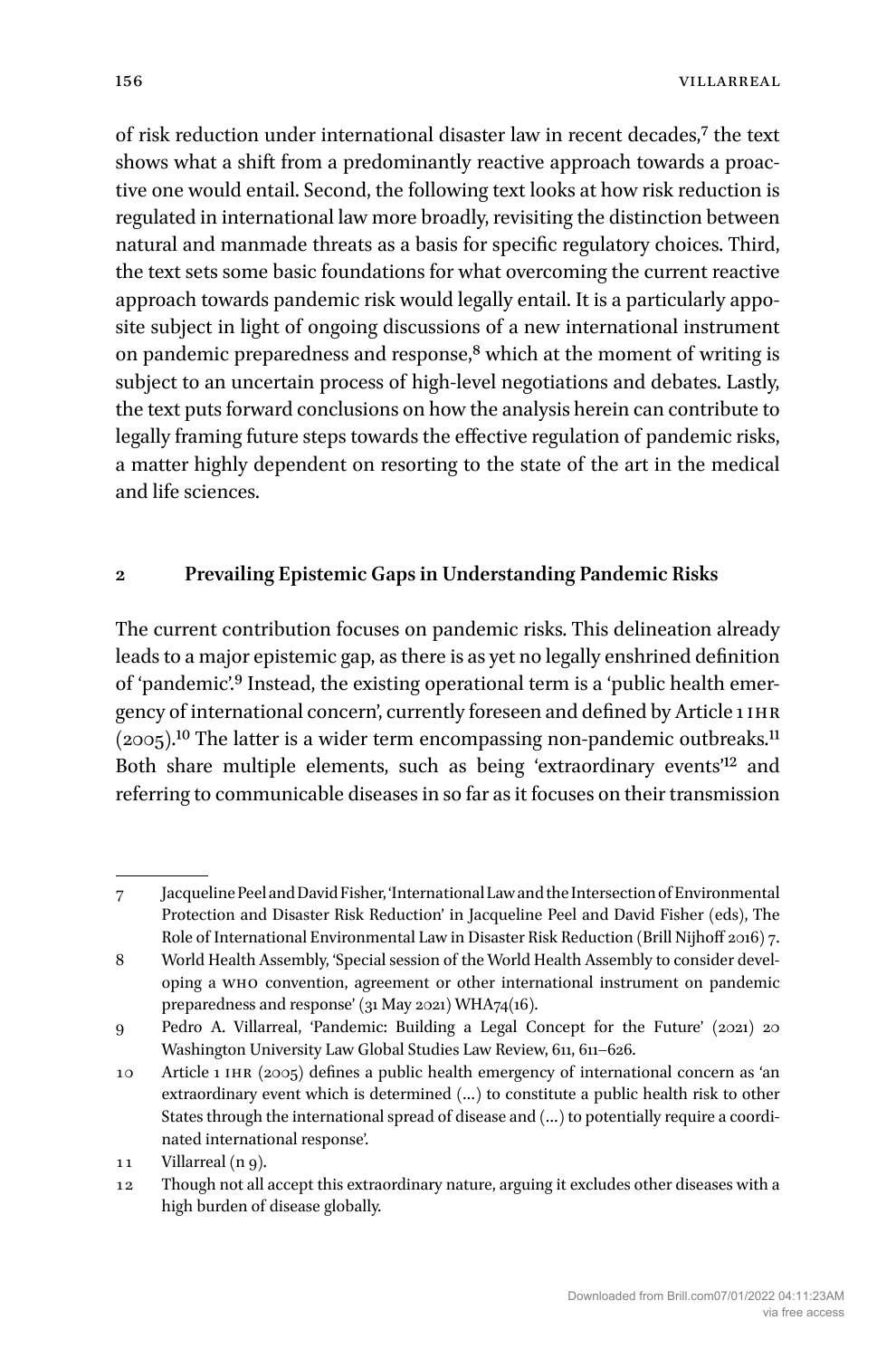across territorial borders.13 Consequently, for analytical purposes, the understanding of 'pandemic risk' employed in the current article is a broad one, referring generally to diseases with a potential for a cross-border spread. Therefore, the type of events alluded in this text's understanding of pandemic risk overlap with the definition of a public health emergency of international concern. Ultimately, all pandemic events caused by novel or re-emerging pathogens begin with a localized outbreak, as the first point of infection can be traced back to a specific location.14 There is a pending clarification on whether there can be thresholds to determine when a disease has acquired a pandemic status by being "global". In the past, the who developed fixed geographical criteria, by considering that a pandemic – or, more precisely, the maximum level of pandemic alert – occurred when a novel disease was present in at least two of the organisation's different regions.15 After criticisms levelled against this approach and its consequences during the H1N1 influenza pandemic of 2009,16 the geographical yardstick was later abandoned in favour of more open-ended and vague terms such as 'global spread'. As a result, no threshold for determining the exact geographical scope of a pandemic exists to this day. Such lack of precision will inevitably affect efforts at risk reduction.

Similar to how disasters are considered to be such depending on whether they affect human interests or pose a threat of doing  $so<sub>1</sub>$ <sup>17</sup> the concept of a 'novel disease' for the purposes of pandemic risk reduction is human-centric. As explained below, a vast number of these pathogens are circulating in nature. Whether they trigger epidemics or pandemics is a factor contingent upon their circulation amongst humans.18 Here lies an epistemic gap, in so far as targeting diseases once they are present in human hosts may be too late for the purposes

<sup>13</sup> The term 'communicable diseases' is not a legal one, but rather stems from the medical and epidemiological fields. See *Institut de Droit International*, 12th Commission, 'Epidemics and International Law' (August 2021) para. 35.

<sup>14</sup> David Morens, Gregory Folkers and Anthony Fauci, 'What Is a Pandemic?' (2009) 200 The Journal of Infectious Diseases, 1019.

<sup>15</sup> who, 'Pandemic Influenza Preparedness and Response. A WHO Guidance Document' (2010) 27.

<sup>16</sup> Sudeepa Abeysinghe, Pandemics, Science and Policy. H1N1 and the World Health Organization (Palgrave MacMillan 2015) 64–83.

<sup>17</sup> The ILC's definition of 'disasters' includes those that cause environmental damage, in so far as it constitutes humans' living space. Giulio Bartolini, 'A Taxonomy of Disasters in International Law' in Flavia Zorzi Giustiniani, Emanuele Sommario, Federico Casolari and Giulio Bartolini (eds) Routledge Handbook of Human Rights and Disasters (Routledge 2018) 16–19.

<sup>18</sup> Following the definition by David Morens, Gregory Folkers and Anthony Fauci, 'The challenge of emerging and re-emerging infectious diseases' (2004) 430 Nature 242, 242–243.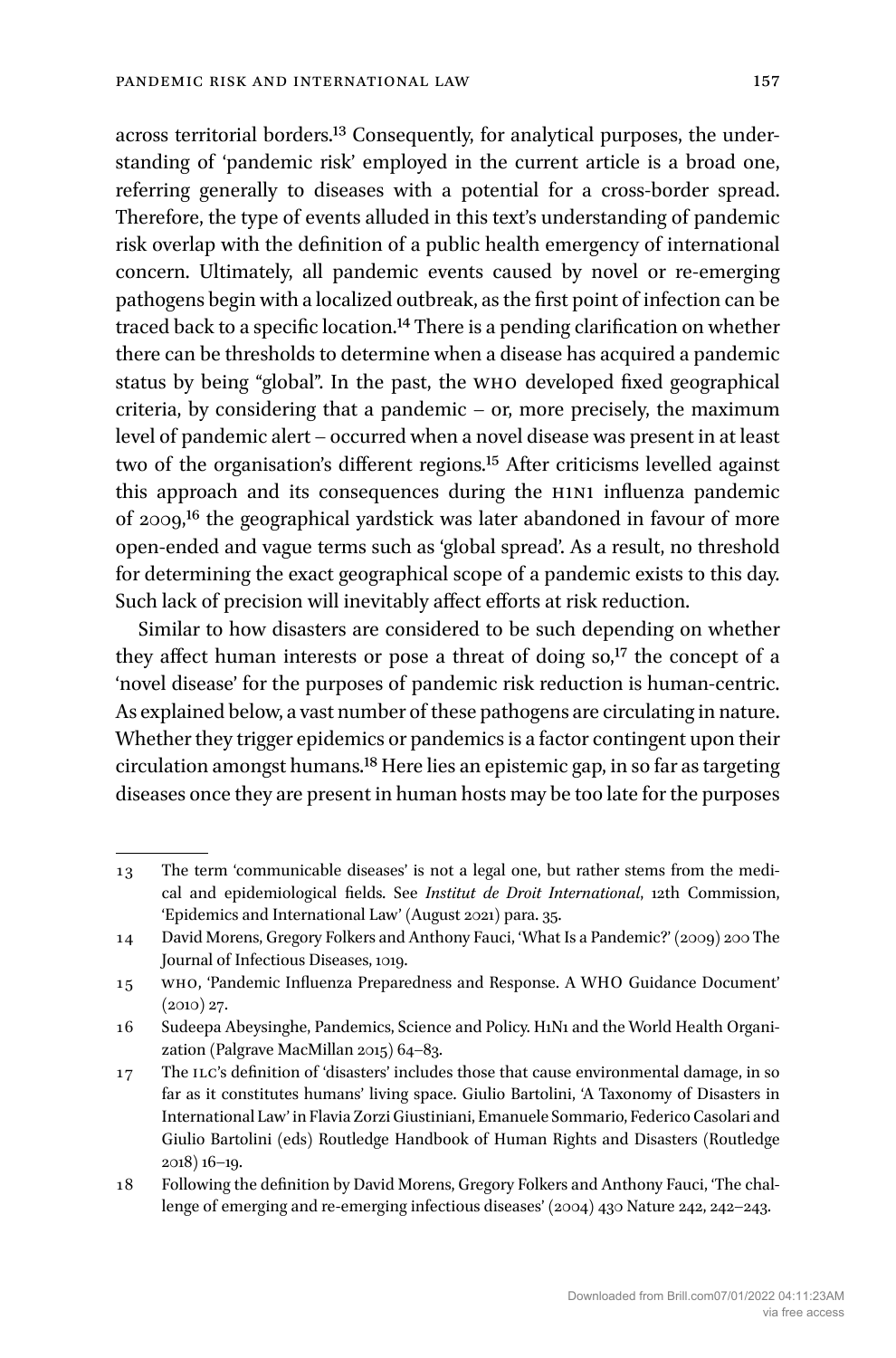of prevention. More scientific insights are needed focusing on the countless interactions preceding a zoonotic event.

In past decades, mankind has witnessed how communicable diseases may be removed altogether from circulation across human and even (non-human) animals: both smallpox<sup>19</sup> and *Rinderpest*<sup>20</sup> – a viral disease affecting cattle – were officially declared as eradicated. But normative goals consisting of the elimination of all risks stemming from communicable diseases are not feasible. Under the current stage of research in virology and immunology, new and re-emerging pathogens will remain a possibility.21 Choosing the most effective mechanisms to reduce pandemic risk will depend to a large extent on insights from the fields of medicine, epidemiology and public health. But there are existing gaps in these fields of knowledge on how to assess pandemic risk, since the latter involves a probabilistic estimation of an adverse outcome, $22$ i.e. one that may or may not occur given a series of suppositions. This consideration inevitably spills over to the legal domain and curbs attempts at comprehensive regulation. The epistemic gap is closely related to the ubiquitous nature of pandemic threats. Although the precautionary principle aims at addressing issues where scientific knowledge on a specific risk is deemed to be inconclusive,<sup>23</sup> it does not provide a regulatory basis for acts and omissions by states to prevent pandemics. In turn, the limited knowledge on how many activities ought to be regulated internationally, and in which priority, is one of the determinants of the legal lacuna in pandemic risk prevention.

Throughout the last decades, the global health literature has underscored how the accelerating process of globalization, due to the increased movement of goods and persons across borders, increases pandemic risks.24 Owing to this

<sup>19</sup> Officially declared to be eradicated in 1979. See who, 'The Global Eradication of Smallpox. Final Report of the Global Commission for the Certification of Smallpox Eradication'  $(1980)$ .

<sup>20</sup> Declared to be eradicated from cattle by the fao and the World Organization for Animal Health in 2011. Peter Roeder, Jeffrey Mariner and Richard Kock, ´Rinderpest: the veterinary perspective on eradication´ (2013) 368 Philosophical Transactions of the Royal Society, 1.

<sup>21</sup> David Heymann *et al.*, 'Global health security: the wider lessons from the west African Ebola virus disease epidemic' (2015) 385 The Lancet, 1884, 1887.

<sup>22</sup> On this definition of risk assessments as applied to public health, see Gilbert Omenn and Elaine Faustman, 'Risk assessment and risk management', in Roger Detels, James McEwen, Robert Beaglehole and Heizo Tanaka (eds), Oxford Textbook of Public Health (oup 20044) 1084–1085.

<sup>23</sup> On the competition between the precautionary principle and the 'sound science' approach as epistemic paradigms for decision-making, see Jacqueline Peel, Science and Risk Regulation in International Law (cup 2010) 111–170.

<sup>24</sup> David Fidler, International Law and Infectious Diseases (oup 1999) 5; Benjamin Mason Meier, 'Employing Health Rights for Global Justice: The Promise of Public Health in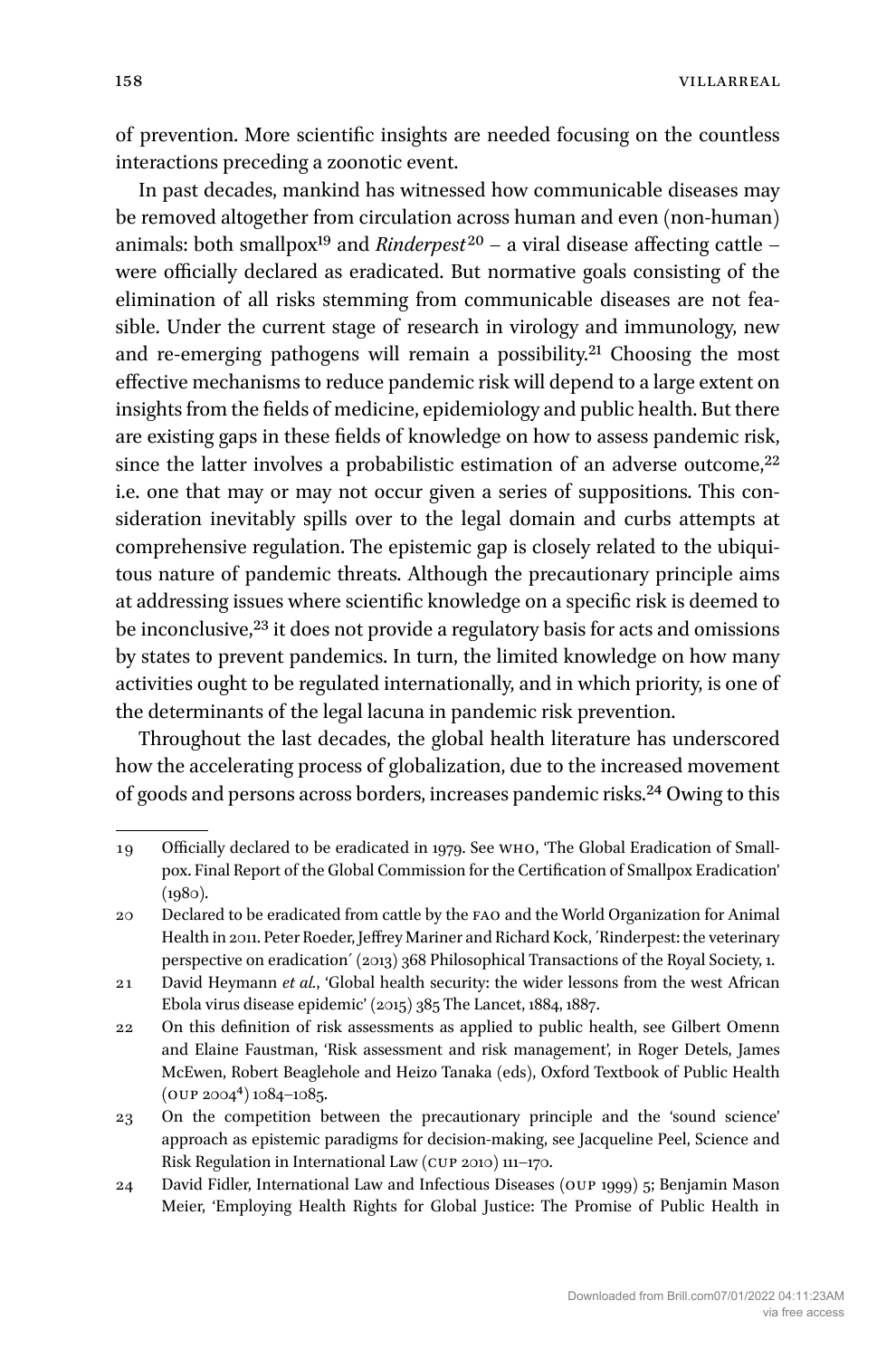process, pathogens can now spread faster through different countries. While travel and trade are by no means the sole trigger of the global spread of diseases, they nevertheless constitute core drivers thereof.25 Perhaps due to an understanding of international travel and trade as inevitable – and, under some accounts, even desirable<sup>26</sup> – international law norms cannot operate on the basis that they might be proscribed in order to fully stem cross-border health hazards. A full global "lockdown" would actually run counter to the multilateral dimension that international law purports to achieve and consolidate.27 In fact, the first attempts at the international regulation of pandemics in the xix Century attempted to both protect the populations of European countries against "exotic" diseases spreading from abroad while preserving the ability to conduct trade and travel abroad.28 The threat of scaling down international travel and trade creates major disincentives for the fulfilment of the goals of global health security, namely fostering an effective global epidemiological surveillance through the prompt and accurate notification by states of diseaserelated events.29

The object and purpose of the  $IHR$  (2005) is precisely to balance the goals of fostering health security by preventing, protecting and responding to the cross-border spread of diseases, on the one hand, while avoiding 'unnecessary interference with international traffic and trade', on the other hand.<sup>30</sup> The dichotomy does not mean that the two goals are always at odds, but rather that legal solutions are needed for instances where they are. Although the ihr (2005) represents an integrated approach that acknowledges the

Response to the Insalubrious Ramifications of Globalization' (2006) 39/3 Cornell International Law Journal, 716–717; Kelley Lee, 'Globalization', in Roger Detels, Martin Gulliford, Quarraisha Abdool Karim and Chorh Chuan Tan (eds), Oxford Textbook of Public Health ( $_{\rm{OUP}}$  2015 $_{\rm{6}}$ ) 62-78.

<sup>25</sup> unep/International Livestock Research Institute, 'Preventing the Next Pandemic. Zoonotic disease and how to break the chain of transmission' (Nairobi 2020) 15–17 <[https://wedocs](https://wedocs.unep.org/bitstream/handle/20.500.11822/32316/ZP.pdf?sequence=1&isAllowed=y) [.unep.org/bitstream/handle/20.500.11822/32316/ZP.pdf?sequence=1&isAllowed=y](https://wedocs.unep.org/bitstream/handle/20.500.11822/32316/ZP.pdf?sequence=1&isAllowed=y)>.

<sup>26</sup> Roojin Habibi *et al*., 'Stop Violating the International Health Regulations' (2020) 395 The Lancet, 664.

<sup>27</sup> On the 'welding of states' as one of the central underpinnings of international law, see Stephen Neff, 'A Short History of International Law' in Malcolm Evans (ed) International Law (OUP  $2018^5$ ) 22.

<sup>28</sup> Hélène de Pooter, *Le droit international face aux pandémies: vers un système de sécurité sanitaire collective?* (Editions A. Pedone 2015) 30–31.

<sup>29</sup> As enshrined mainly in Article 6 ihr (2005). Adam Kamradt-Scott, 'WHO's to blame? The World Health Organization and the 2014 Ebola outbreak in West Africa' (2016) 37 Third World Quarterly, 411.

<sup>30</sup> Article 2 ihr (2005).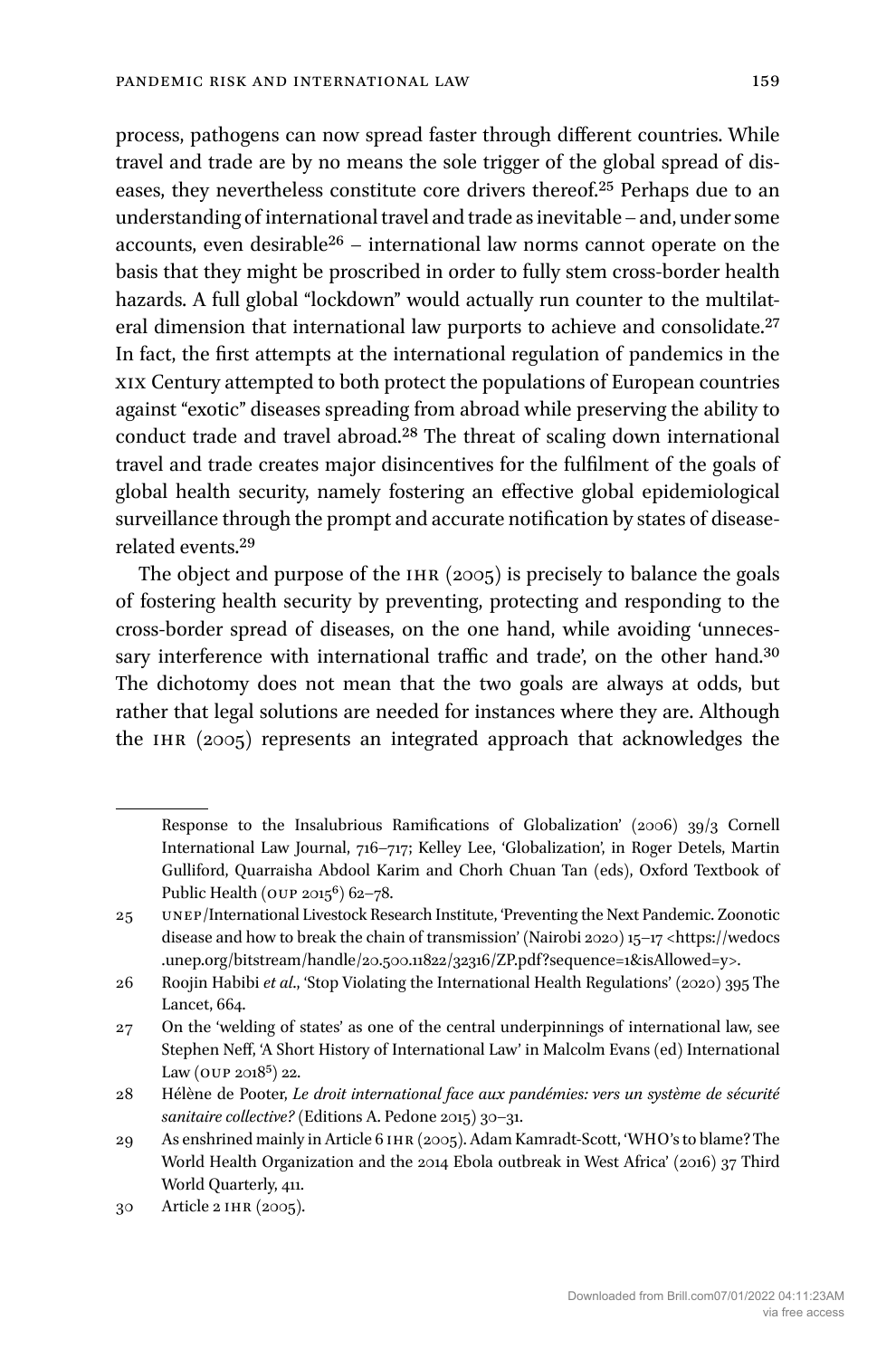interdependence between public health, trade and travel,<sup>31</sup> striking the right balance in settings where the different objectives may be in tension requires a case-by-base analysis.<sup>32</sup> The balancing exercise in harmonising the IHR (2005)'s different objectives depends on available epidemiological data. Major challenges emerge when it cannot be known, on the basis of existing information, whether the outbreak of a new and highly contagious pathogen can be fully contained in one geographical location, or if delaying its course would be a more reasonable course of action. The assessment will depend on the disease at hand. For instance, a report issued by a who ihr Review Committee on the 2009–2010 H1N1 influenza pandemic underscored how, due to the features of the disease, 'rapid containment (…) was never really feasible', hence mitigation measures to manage the impact of the virus' spread were a better option.33 This was despite the fact that, according to the Review Committee's report and on the basis of available records, the surveillance system enshrined in the IHR  $(2005)$  based on prompt notification by States Parties functioned well.34 Conversely, the Ebola virus that ravaged West Africa did not turn into a pandemic, since the disease could be effectively contained in countries other than the three most affected ones,<sup>35</sup> i.e. Guinea, Liberia and Sierra Leone.<sup>36</sup> One of the key determinants for its cross-border spread was deficient healthcare

<sup>31</sup> Especially in comparison to its predecessors, the International Sanitary Regulations of 1951 and the ihr (1969). See Fidler (n 1) 386–387.

<sup>32</sup> This explains the flexibilities allowed for in Article 43 ihr (2005). See Roojin Habibi *et al.*, 'The Stellenbosch Consensus on Legal National Responses to Public Health Risks: Clarifying Article 43 of the International Health Regulations', International Organizations Law Review (forthcoming).

<sup>33</sup> who, 'Strengthening Response to Pandemics and Other Public-Health Emergencies. Report of the Review Committee on the Functioning of the International Health Regulations (2005) and on Pandemic Influenza (H1N1) 2009' (France, 1 January 2011) xvi, 32–33. 34 *Ibid*., 54.

<sup>35</sup> These countries were Nigeria, Spain, Mali, Senegal, the United Kingdom and the United States of America. See who, 'Ebola Situation Report – 30 March 2016', [<https://apps.who](https://apps.who.int/ebola/current-situation/ebola-situation-report-30-march-2016) [.int/ebola/](https://apps.who.int/ebola/current-situation/ebola-situation-report-30-march-2016)current-situation/ebola-situation-report-30-march-2016>.

<sup>36</sup> In these three countries, it took a total of twenty-four months between the proposed origin in the province of Guéckédou, Guinea and the containment of the last cluster of Ebola transmission in Liberia. The delayed response in these three countries is believed to be directly correlated with insufficient healthcare capacities. who, 'Report of the Review Committee on the Role of the International Health Regulations (2005) in the Ebola Outbreak and Response' (13 May 2016) A69/21, para. 42; David Heymann et al., 'Global health security: the wider lessons from the west African Ebola virus disease epidemic' (2015) 385 The Lancet, 1888.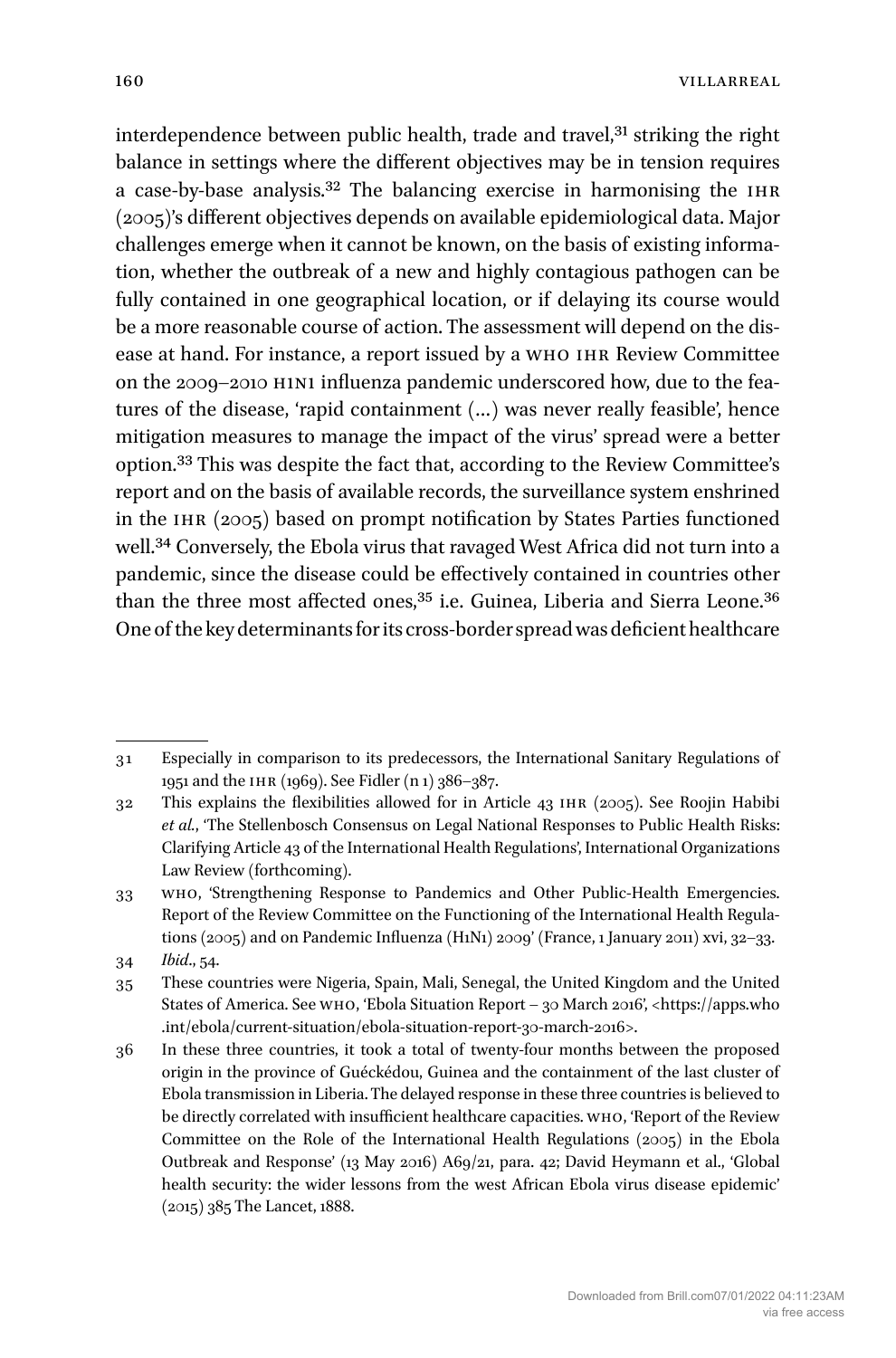capacities in the most impacted states, shedding light on the limitations of the IHR (2005)'s obligations to enhance minimum core capacities. $37$ 

Pandemic risks are embedded in a complex and multifactorial interface in which numerous human activities may trigger disease outbreaks. The interface between human and (non-human) animals, in particular, is a central component of pandemic risks. According to data from the who, zoonoses constitute approximately  $75\%$  of emerging diseases<sup>38</sup> – though this number is not a fixed one. There is evidence zoonoses have been at the helm of three of the most recent high-profile disease outbreaks, the H1N1 influenza pandemic in 2009, the West African Ebola crisis in 2014, and possibly COVID-19 in late 2019. In the case of H1N1 influenza, the virus was traced back to a pig farm in Mexico, hence the colloquial term "swine flu".39 By contrast, the 2014 West African Ebola crisis is believed to have begun when a small child was playing with a wild animal in a rural area in December, 2013.<sup>40</sup> Actions like this one, devoid of any purposeful goal such as fostering knowledge or pursuing economic benefit, could hardly be proscribed under international law. Such complexity is precisely what fosters the impossibility to tackle every single one of these activities in a manner that prevents any and all contacts between human and (non-human) animals in order to avoid so-called 'zoonotic spillover'.

At the moment of writing, the evidence on the origins of COVID-19 is inconclusive.41 It stands at the core of ongoing geopolitical tensions between China and other countries such as the United States and Australia.42 Recent reports by an inspection team deployed by the who and presented at the 74th World Health Assembly offered a list of possibilities.43 The final verdict

<sup>37</sup> As enshrined in Article 5 ihr (2005). See also Katz and Gostin (n 1); Giulio Bartolini, 'The Failure of "Core Capacities" under the who International Health Regulations' (2020) 70 International & Comparative Law Quarterly, 233, 233–250.

<sup>38</sup> who, 'Zoonoses' (29 July 2020) [<https://www.who.int/](https://www.who.int/news-room/fact-sheets/detail/zoonoses)news-room/fact-sheets/detail/ [zoonoses](https://www.who.int/news-room/fact-sheets/detail/zoonoses)>.

<sup>39</sup> See who, 'Strengthening Response to Pandemics' (n 33).

<sup>40</sup> As stated in the chronology set in who, 'Report of the Review Committee on the Functioning of the International Health Regulations (2005) during the COVID-19 response' (30 April 2021) A74/9 Add.1, paras. 42–52, [<https://cdn.who.int/media/docs/](https://cdn.who.int/media/docs/default-source/documents/emergencies/a74_9add1-en.pdf?sfvrsn=d5d22fdf_1&download=true)default -source[/documents/emergencies/a74\\_9add1-](https://cdn.who.int/media/docs/default-source/documents/emergencies/a74_9add1-en.pdf?sfvrsn=d5d22fdf_1&download=true)en.pdf?sfvrsn=d5d22fdf\_1&download [=true](https://cdn.who.int/media/docs/default-source/documents/emergencies/a74_9add1-en.pdf?sfvrsn=d5d22fdf_1&download=true)>.

<sup>41</sup> Amy Maxmen, 'US COVID origins report: researchers pleased with scientific approach' (Nature News, 27 August 2021) [<https://www.nature.com/articles/d41586-021-02366-0](https://www.nature.com/articles/d41586-021-02366-0)>.

<sup>42</sup> On geopolitical tensions due to disagreements on the origins of COVID-19, see Amy Maxmen, 'Divisive COVID "lab leak" debate prompts dire warnings from researchers' (Nature News, 27 May 2021) <<https://www.nature.com/articles/d41586-021-01383-3>>.

<sup>43</sup> who, 'Report of the Review Committee on the Functioning of the International Health Regulations (2005) during the COVID-19 response (2021)', para. 50 <cdn.who.int/media/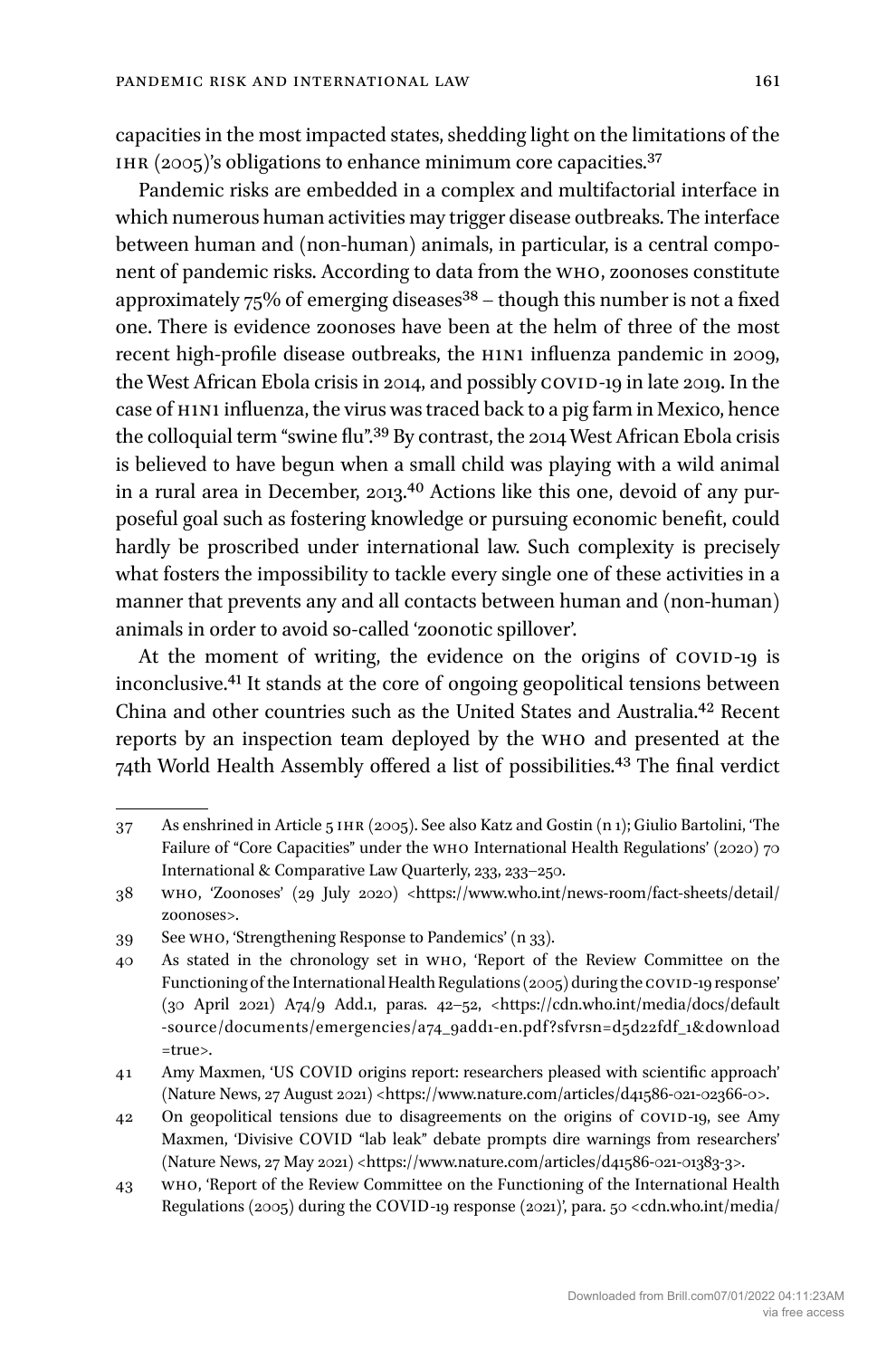on how COVID-19 emerged in humans is still due.<sup>44</sup> Nevertheless, the hypotheses considered to be the likeliest heavily lean towards a zoonotic infection, i.e. one where a (non-human) animal host transmitted the sars-CoV-2 virus to a human.<sup>45</sup> Even the controversial claims of a laboratory-based event<sup>46</sup> point to zoonosis as the likeliest explanation of how a human first became infected with said pathogen.

Considering the epistemic challenges described above, the international regulation of pandemic risk can operate in a two-tiered dimension: 1) to reduce the likelihood of the first human infection with a novel or re-emerging disease, which would fall in line with the 'deep prevention' approach; and, 2) to prevent outbreaks from evolving into a more serious threat. The recent report by the Independent Panel on Pandemic Preparedness and Response seems to advocate the second approach.47 Nevertheless, envisaging a proactive international law regime that tackles the origins of pandemics is a worthwhile endeavour.

Taking the epistemic gaps into account, instead of aiming for full elimination as a goal, $48$  a viable alternative is the regulation of human actions – and, more ambitiously, omissions – that are known to "maximise" the probability of a pandemic event occurring. The goal can be two-pronged: to create obligations aimed at preventing either disease outbreaks from occurring at all, or those acts that accelerate the consequences thereof.<sup>49</sup> There is a growing consensus in epidemiology and public health of how pandemic risks are, at least

docs/default-source/documents/emergencies/a74\_9add1-en.pdf?sfvrsn=d5d22fdf\_1& download=true>; Independent Panel for Pandemic Preparedness and Response (n 1).

- 44 After the first inconclusive report by the inspection team deployed to Wuhan, China, the who recently announced the creation of an International Scientific Advisory Group for Origins of Novel Pathogens (sago). See United Nations, 'UN health agency urges support for new COVID-19 origins studies' (UN News, 13 August 2021) <[https://news.un.org/en/](https://news.un.org/en/story/2021/08/1097732) [story/2021/08/1097732](https://news.un.org/en/story/2021/08/1097732)>.
- 45 Four hypotheses of the origins of covid-19 were posited at 'WHO-convened Global Study of Origins of SARS-CoV-2: China Part. Joint who-China Study', Joint Report (30 March 2021) 111.120, <[https://www.who.int/docs/](https://www.who.int/docs/default-source/coronaviruse/final-joint-report_origins-studies-6-april-201.pdf?sfvrsn=4f5e5196_1&download=true)default-source/coronaviruse/final -joint-report\_origins-studies-6-april[-201.pdf?sfvrsn=4f5e5196\\_1&download=true](https://www.who.int/docs/default-source/coronaviruse/final-joint-report_origins-studies-6-april-201.pdf?sfvrsn=4f5e5196_1&download=true)>.
- 46 Nicholas Wade, 'The origin of COVID: Did people or nature open Pandora's box at Wuhan?', Bulletin of the Atomic Scientists (5 May 2021) <[https://thebulletin.org/2021/05/](https://thebulletin.org/2021/05/the-origin-of-covid-did-people-or-nature-open-pandoras-box-at-wuhan/) the-origin-of-covid-did-people-or-nature-open-[pandoras](https://thebulletin.org/2021/05/the-origin-of-covid-did-people-or-nature-open-pandoras-box-at-wuhan/)-box-at-wuhan/>; for a more nuanced perspective cross-referencing several sources, see Amy Maxmen and Smriti Mallapaty, 'The COVID lab-leak hypothesis: what scientists do and don´t know' (Nature News, 08 June 2021) [<https://www.nature.com/articles/d41586-021-01529-3](https://www.nature.com/articles/d41586-021-01529-3)>.

47 Independent Panel for Pandemic Preparedness and Response (n 1) 60.

<sup>48</sup> On China's strategy of full elimination of the sars-CoV-2 virus, see Philipp Renninger, 'The "People's Total War on COVID-19": Urban Pandemic Management Through (Non-) Law in Wuhan, China' (2020) 30 Washington International Law Journal, 63, 63–115.

<sup>49</sup> See Independent Panel on Pandemic Preparedness and Response (n 1) 36–37, 45.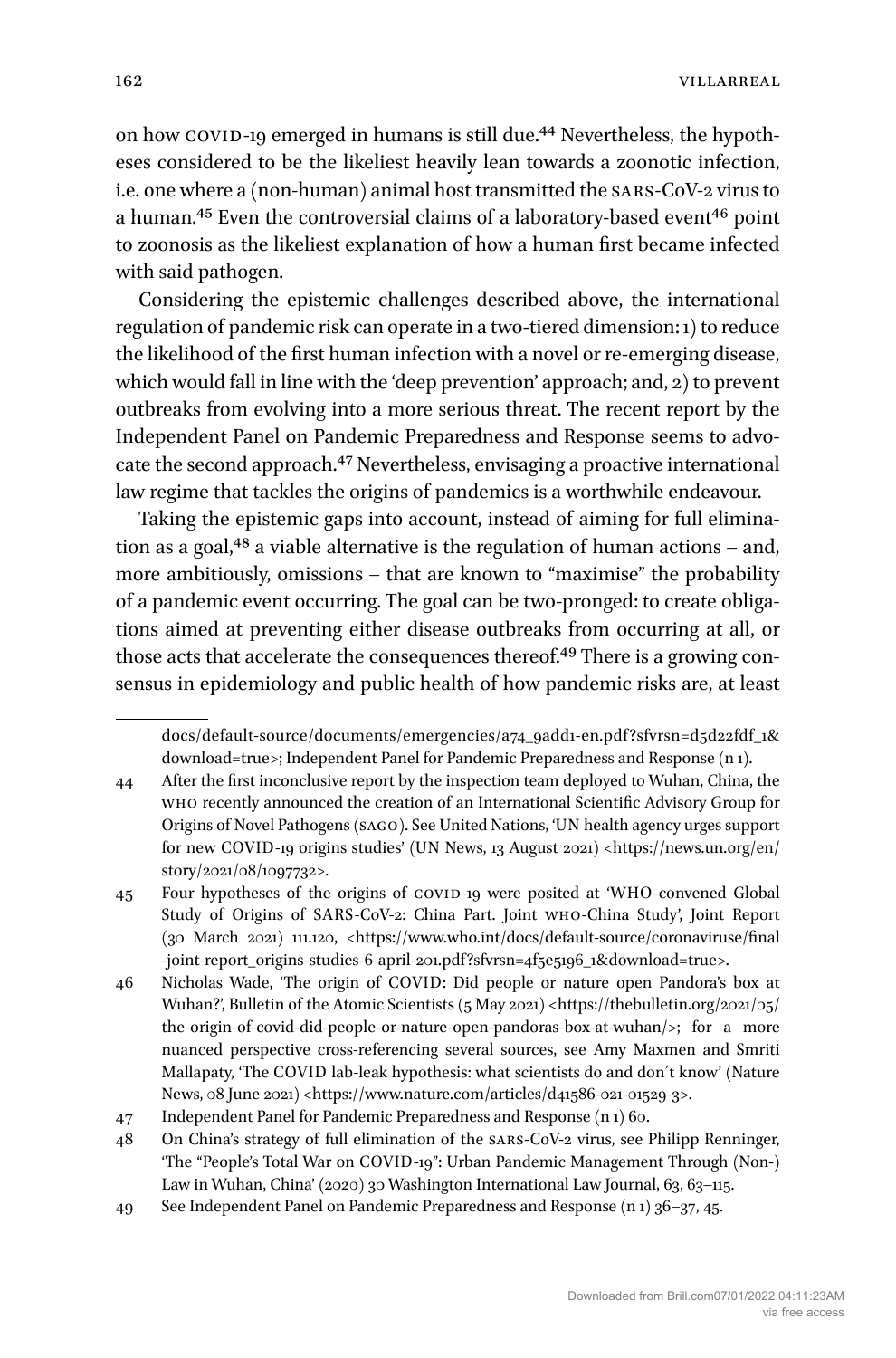partially, manmade. Human encroachment into ecosystems where they have historically been absent leads to an increased contact with all types of pathogens, some of which, in turn, are deadly for humans.50 Hence, in virology the tripartite distinction between humans, (non-human) animals and the environment is known to be an artificial one.<sup>51</sup> Under a more holistic perspective, an approach capable of looking beyond the anthropocentric focus is needed.

In general terms, the evidence so far on the degree of human activities enhancing pandemic risks is less developed than the equivalent research on, for example, climate change in the environmental field. Indeed, perhaps one of the most decisive turning points for climate change law was the realization, through comprehensive empirical data, that human activities are accelerating it.52 Furthermore, environmental impact assessments (EIAs) gauging the risk of a harm caused by specific human activities are, by now, part and parcel of the no-harm rule under customary international law.<sup>53</sup> Whereas states are obliged to conduct EIAs in the case of major infrastructure projects,54 several authors have argued they are insufficient to truly tackle the major sources of environmental risk, namely those with a global dimension.<sup>55</sup> In a similar vein, health impact assessments are available and are conducted in certain countries to evaluate the impact of certain policies in the health of a population.56 Two major limitations of these type of assessments have been pointed out elsewhere. First, owing to the diversity of health impacts and the complex causal chains they involve, their effectiveness is not equally calibrated.57 Second, country usage of health impact assessments is not as widespread as EIAs.58 Similarly, in the field of epidemiology, studies of so-called 'disease hot

<sup>50</sup> See Gibb et al. (n 2).

<sup>51</sup> Linfa Wang and Gary Cramieri, 'Emerging zoonotic viral diseases' (2014) 33 Revue Scientifique et Technique-Office international des épizooties, 569, 569–577.

<sup>52</sup> Floor Fleurke, 'Catastrophic Climate Change, Precaution, and the Risk/Risk Dilemma' in Mónika Ambrus, Rosemary Rayfuse and Wouter Werner (eds), Risk and the Regulation of Uncertainty in International Law (Oxford University Press 2017) 201.

<sup>53</sup> icj, *Certain Activities Carried Out by Nicaragua in the Border Area (Costa Rica v Nicaragua)* (Merits) [2015] icj Rep 2015, para. 104.

<sup>54</sup> For a recent comprehensive study, see Katja Creuz, State Responsibility in the International Legal Order. A Critical Appraisal (cup 2020).

<sup>55</sup> See Jutta Brunnée, 'Procedure and Substance in International Environmental Law' (2020) 405 *Recueil des Cours* 75, 81.

<sup>56</sup> Pamela Ratner *et al*., 'Setting the Stage for Health Impact Assessment' (1997) 18 Journal of Public Health Policy, 67, 68.

<sup>57</sup> Jennifer Mindell *et al.*, 'Improving the use of evidence in health impact assessment' (2010) 88 Bulletin of the World Health Organization 543, 543.

<sup>58</sup> A criticism of the lack of geographical reach when accounting for practice in the use of these tools is found in Lea den Broeder, 'Book review: Kemm J, Parry J, Palmer S (editors).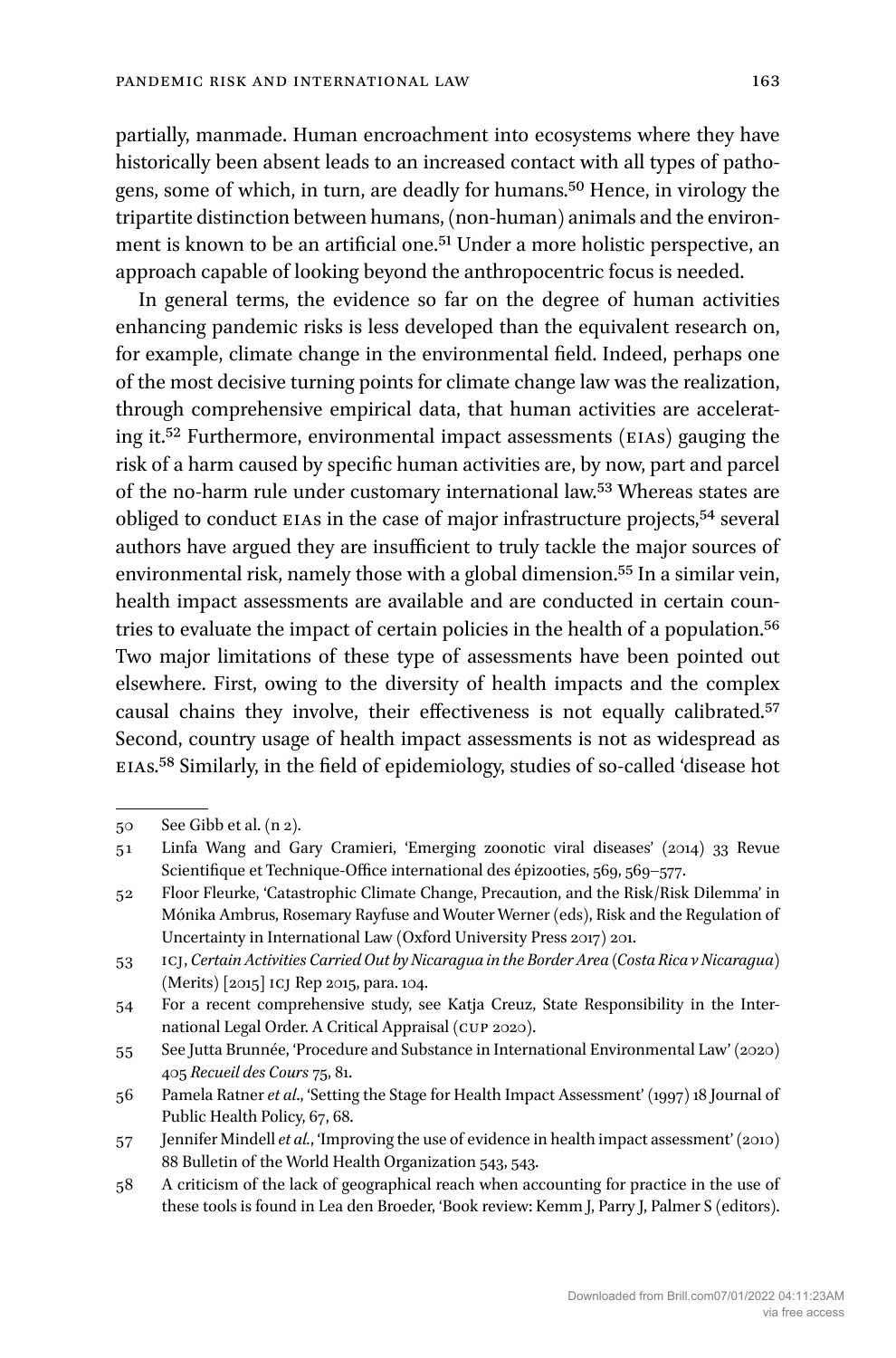spots' have been designed on the basis of epidemiological modelling, showing the role played by different interactions between humans and their ecosystems in increasing the probability of outbreaks.59 But none of these tools has advanced to the extent of offering an accurate calculation of the pandemic risks engendered by specific practices, for instance by wildlife trade. Thus, health impact assessments do not have an analytical reach comparable to EIAs60 and certainly lack the same legal pedigree. Though international law on pandemics has a centuries-long history,61 medical, epidemiological and public health research cannot offer a full assessment of cross-border risk, since the aforementioned health impact assessments focus on the health of individuals in a specific territory. $62$  It is perhaps why pandemics like COVID-19 were deemed too abstract a danger in the past, as they were considered "low risk, high impact" events.<sup>63</sup>

Additionally, the numerous drivers of pandemic risk include "micro-events" that may prove to be elusive for probabilistic assessment.<sup>64</sup> The countless activities that increase pandemic risk cannot be tackled in their entirety. There are simply too many interactions occurring between human and (non-human) animals against the environmental backdrop to account for. In terms of epistemic limitations in understanding pandemic risks, prospective epidemiological modelling studies based on abstract calculations cannot be expected to fulfil a predictive role.<sup>65</sup> For instance, the North American region was not even

Health Impact Assessment: concepts, theory, techniques, and application. Oxford: Oxford University Press, 2004' (2006) 16 European Journal of Public Health 448.

<sup>59</sup> Toph Allen *et al*., 'Global hotspots and correlates of emerging zoonotic diseases' (2017) 8/1124 Nature Communications, 1, 5–7.

<sup>60</sup> Meelan Thondoo and Joyeeta Gupta, 'Health impact assessment legislation in developing countries: A path to sustainable development?' (2020) 30 Review of European, Comparative & International Environmental Law, 107, 108.

<sup>61</sup> The first binding International Sanitary Convention was adopted in 1892 in Venice. Stefania Negri, 'Communicable disease control' in Gian Luca Burci and Brigit Toebes (eds), Research Handbook of Global Health Law (Edward Elgar Publishing 2018) 265–266.

<sup>62</sup> Already argued by Anne Steinemann, 'Rethinking human health impact assessment' (2000) 20 Environmental Impact Assessment Review, 627, 628.

<sup>63</sup> Bernice Lee, Felix Preston and Gemma Green, 'Preparing for High-impact, Low-probability Events. Lessons from Eyjafjallajökull' (Chatham House Report, January 2012) 2, [<https://](https://www.chathamhouse.org/sites/default/files/public/Research/Energy) [www.chathamhouse.org/sites/default/files/public/Research/Energy](https://www.chathamhouse.org/sites/default/files/public/Research/Energy),%20Environment %20and%20Development/r0112\_highimpact.pdf>.

<sup>64</sup> Mónika Ambrus, Rosemary Rayfuse and Wouter Werner (eds), Risk and the Regulation of Uncertainty in International Law (oup 2017) 4.

<sup>65</sup> On how predicting is not the role of science, but rather to sketch different plausible scenarios, Jacqueline Peel, 'Imagining Unimaginable Climate Futures in International Climate Change Law', in Monika Ambrus, Rosemary Rayfuse and Wouter Werner (eds), Risk and Regulation of Uncertainty in International Law (oup 2017) 180.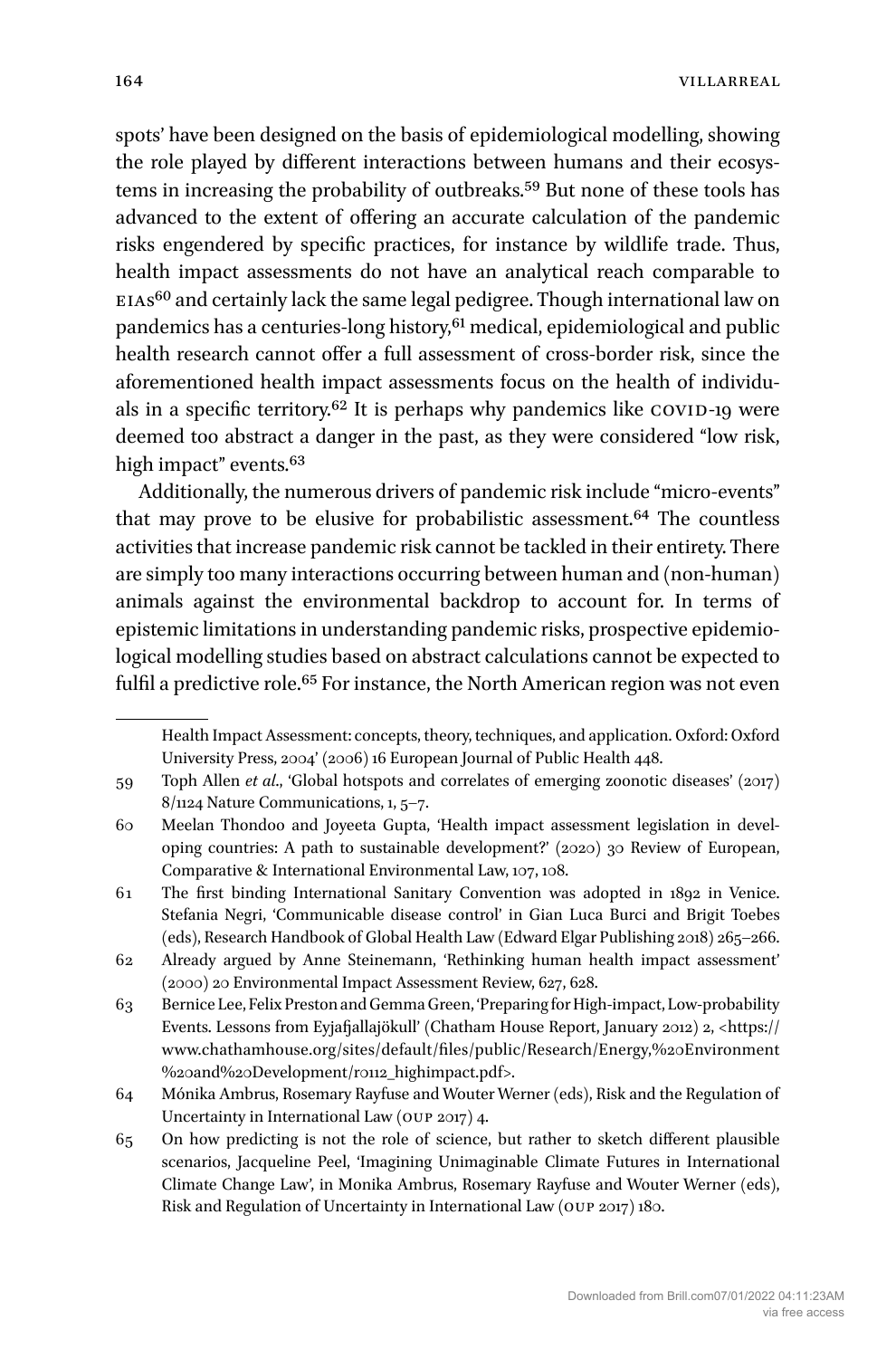a "disease hot spot" under any of the existing estimations when the new strain of the H1N1 influenza virus began spreading in 2009.66 Instead, projections had placed the highest risk of an influenza pandemic in South Asia, which could possibly take place due to the avian variants (i.e. H5N1).67 It does not mean pre-pandemic estimations were mistaken. Rather, it is a showcase of the difficulties when facing this type of risk in conducting probabilistic calculation of an event which may or may not occur.68 Clear and comprehensive explanations of what weight should be provided to concrete scientific evidence in policymaking would help avoid unrealistic expectations.

In a similar fashion to the interface between human and (non-human) animals, the human-environmental constellation is linked to increased pandemic risks, although the links are yet more diffuse. Deforestation, growing urbanization, and global warming all lead to the migration of (non-human) animal species from their natural reservoirs.<sup>69</sup> This, in turn, increases the chances that disease carriers from the (non-human) animal remit engage in physical contact with humans. Though now mostly of historical relevance, pre-xxi Century pandemics were occasionally caused by cholera, a pathogen circulating in polluted water, among other carriers.70 These outbreaks were mostly triggered by poor sanitation conditions and the absence of adequate human waste disposal systems.71 The linkages between environmental pollution and hazards to human health stand at the heart of epidemiology's consecration as a specialized field of knowledge. These insights are acknowledged in recent international reports on how to tackle zoonotic risk.72

<sup>66</sup> Instead, the "hottest" spots for disease outbreaks are found mostly in the African continent and South-East Asia. Allen *et al*. (n 59).

<sup>67</sup> who, 'Strengthening Response to Pandemics' (n 33) 6; Lawrence Gostin and Benjamin Berkman, 'Pandemic Influenza: Ethics, Law and the Public's Health' (2007) 50 Administrative Law Review, 121, 123–125.

<sup>68</sup> Nita Madhav *et al*., 'Pandemics: Risks, Impacts, and Mitigation' in Dean Jamison et al. (eds), Disease Control Priorities. Improving Health and Reducing Poverty (The World Bank 20183) 316.

<sup>69</sup> Allen *et al*. (n 59).

<sup>70</sup> Richard Evans, 'Epidemics and Revolutions: Cholera in Nineteenth-Century Europe' (1988) 120 Past & Present, 129.

<sup>71</sup> John Snow, a pioneer of modern epidemiology, provided sound evidence on the link between a contaminated water pump and the incidence of cholera cases in London in 1854. His ground-breaking study is published in On the Mode of Communication of Cholera (London, 1855<sup>2</sup>).

<sup>72</sup> Food and Agriculture Organisation (fao), the World Organisation for Animal Health (oie) and the who, 'Taking a Multisectoral, One Health Approach: A Tripartite Guide to Addressing Zoonotic Diseases in Countries' (Geneva: who Press, 2019) 2.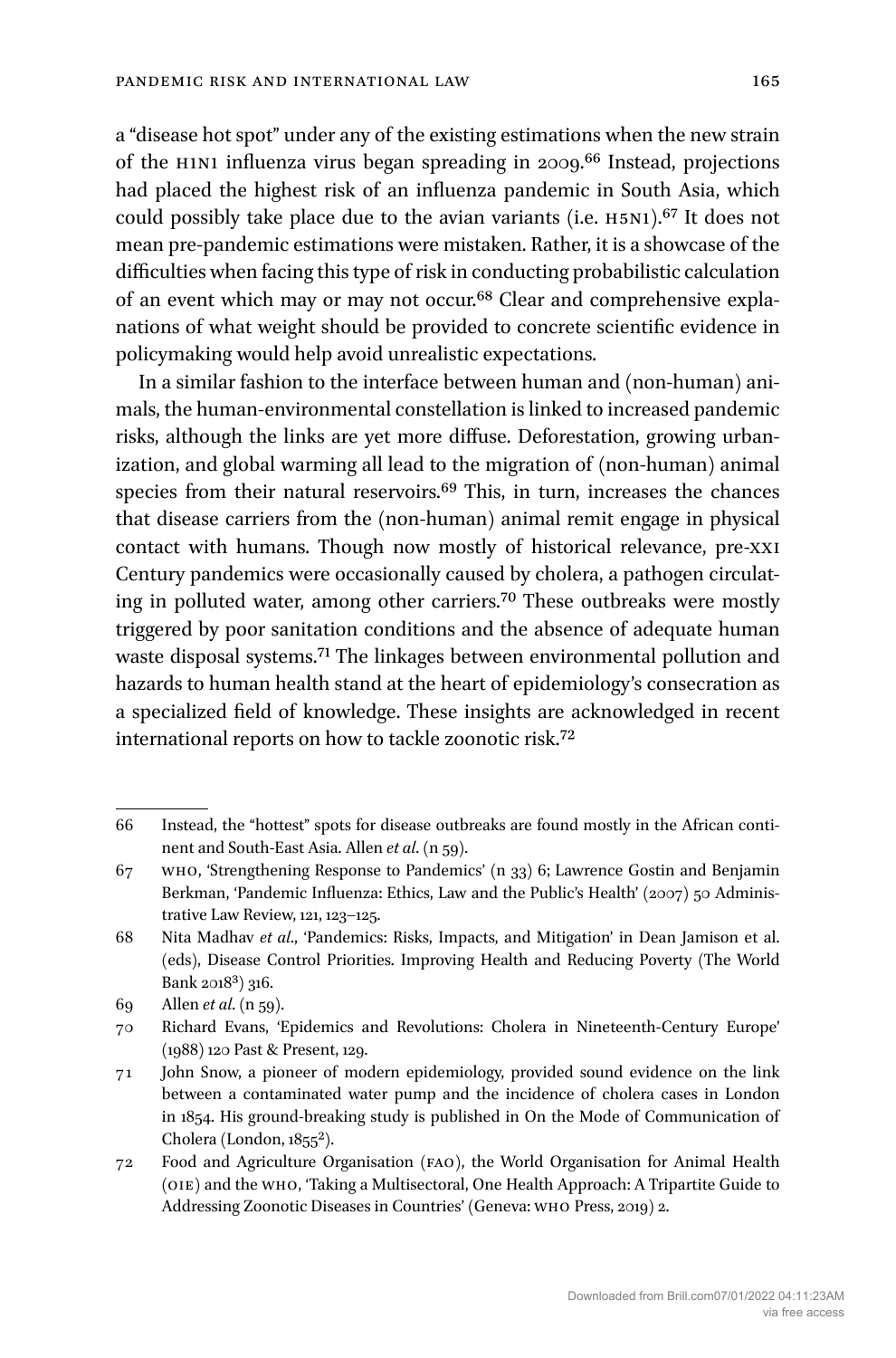While research on the 'One Health' approach is growing,<sup>73</sup> the level of clearcut policy prescriptions is still a work in progress. The limited and uneven progress is possibly related to how pandemics are sporadic, usually timeconstrained events,74 as opposed to e.g. certain types of environmental hazards occurring in a continuous manner, like those related to climate change,75 allowing for more in-depth risk assessments. The turn towards more holistic approaches of disease outbreaks may provide additional scientific grounds on the types of activities that increase pandemic risks. As argued below, when facing the challenge of dealing with the countless, ubiquitous drivers, a midway compromise can be to devise legal commitments for addressing activities which act as pandemic risk "maximisers". By weighing their influence in probabilistic estimations, enlisting and prioritising the most salient drivers of pandemic risk would be a meaningful contribution to the endeavour.76 Otherwise, if future perspectives towards regulation are too broadly framed, it might result in a diffuse allocation of limited resources, leading to ineffective tools prone to flounder when they are needed. As the saying goes, when everything is a priority, nothing is a priority.

#### **3 From Pandemic Response to Pandemic Risk Reduction**

A core concern of the international community of states is how to ensure persons are protected against global threats that transcend territorial borders. Facing those threats is a task going beyond the remit of any single state.<sup>77</sup> Cooperation is a normative necessity in so far as no single national political entity has the power to regulate, much less to implement rules far beyond their

<sup>73</sup> Anne Peters, 'COVID-19 As a Catalyst for the (Re)Constitutionalisation of International Law: One Health – One Welfare' in Makase Moïse Mbengue and Jean d´Aspremont (eds), International Law and Crisis Narratives (Brill 2021, forthcoming).

<sup>74</sup> While there is no conclusive definition of 'pandemic', amongst its denominators within the medical and public health community is its extraordinary nature as triggered, for example, by a novel disease. Morens, Folkers and Fauci (n 14).

<sup>75</sup> See recent metadata documenting the impact of human activity on climate change for a span of basically one hundred and seventy years, i.e. from 1850 until 2020, at Intergovernmental Panel on Climate Change, 'Climate Change 2021. The Physical Science Basis. Contribution of Working Group i to the Sixth Assessment Report of the Intergovernmental Panel on Climate Change' [Valérie Masson-Delmotte et al.] (Cambridge University Press, in press) 1-116–1-119.

<sup>76</sup> fao, oie and who (n 72) 39–40.

<sup>77</sup> Jan Klabbers, 'The EJIL Foreword: The Transformation of International Organizations Law' (2015) 26 The European Journal of International Law, 9, 24–25.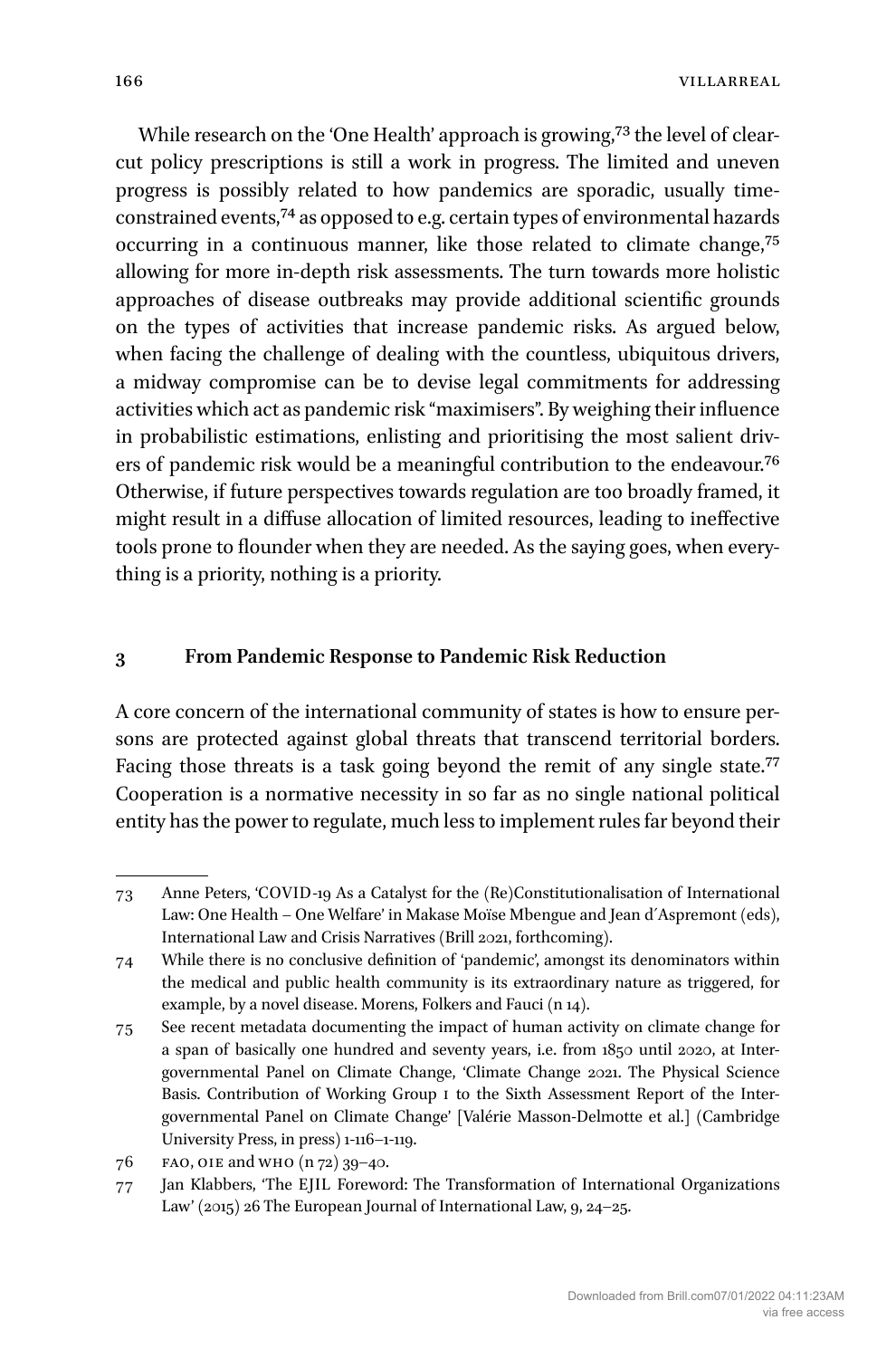territorial jurisdiction.78 This is the underlying rationale leading to multiple fields of international law.79

Legal obligations enshrined in international law rules<sup>80</sup> are formulated according to specific conceptions of problems. They often reflect a consensus on shared normative goals.81 Thus, legal instruments create expectations that the description of obligations therein will allow for determining compliance or non-compliance, and that there may be consequences in case of the latter.<sup>82</sup> Behind the conceptions of what needs to be regulated under international law lies an understanding that preventing<sup>83</sup> certain harmful outcomes deriving from actions or omissions attributable<sup>84</sup> to states, as espoused under the law of international responsibility, is necessary. At the outset, a factual link between state action or omission and an outcome, namely a physical harm, must be identified.85 It is not meaningful to create obligations of harm prevention when such causal links are not existent<sup>86</sup> or, alternatively, not clearly visualised. Therefore, pre-existing factual assessments require input on whether and

<sup>78</sup> On the limitations of domestic measures to face pandemics, see the recently published Report of the G20 High Level Independent Panel on Financing the Global Commons for Pandemic Preparedness and Response, 'A Global Deal for our Pandemic Age' (June 2021) 64, <[https://www.g20.org/](https://www.g20.org/high-level-independent-panel-urges-the-g20-to-launch-a-global-deal-to-prevent-catastrophic-costs-of-future-pandemics.html)high-level-independent-panel-urges-the-g20-to-launch-a-global -deal-to-prevent-catastrophic-costs-of-future-[pandemics.html>](https://www.g20.org/high-level-independent-panel-urges-the-g20-to-launch-a-global-deal-to-prevent-catastrophic-costs-of-future-pandemics.html).

<sup>79</sup> Martti Koskenniemi, ilc, 'The Fragmentation of International Law: Difficulties arising from the Diversification and Expansion of International Law' (1 May–9 June and 3 July–11 August 2006) UN Doc A/cn.4/L.682, para. x; Daniel Esty, 'Good Governance at the Supranational Scale: Globalizing Administrative Law' (2006) 115 Yale Law Journal, 1490, 1551.

<sup>80</sup> The distinction between primary and secondary rules is taken from the law of international responsibility. Eric David, 'Primary and Secondary Rules' in James Crawford, Alain Pellet, Simon Olleson and Kate Parlett (eds), The Law of International Responsibility (oup 2010) 27–32.

<sup>81</sup> On the particular role of these sources of law, see James Crawford, Brownlie's Principles of Public International Law (OUP 2019<sup>9</sup>) 18-34.

<sup>82</sup> Philip Allott, 'State Responsibility and the Unmaking of International Law' (1988) 29 Harvard International Law Journal, 1, 12.

<sup>83</sup> On the evolution of the principle of harm prevention, including its more specific constellation as a rule in environmental law, see Leslie-Anne Duvic-Paoli, The Prevention Principle in International Environmental Law (cup 2018).

<sup>84</sup> Luigi Condorelli and Claus Kress, 'The Rules of Attribution: General Considerations', in James Crawford, Alain Pellet, Simon Olleson and Kate Parlett (eds), The Law of International Responsibility (oup 2010) 224.

<sup>85</sup> A careful distinction is made between 'correlation' and 'causation', as these are not used equally in the legal and the scientific fields.

<sup>86</sup> Similarly, see Oscar Schachter, 'The Emergence of International Environmental Law' (1991) 44 Journal of International Affairs, 464.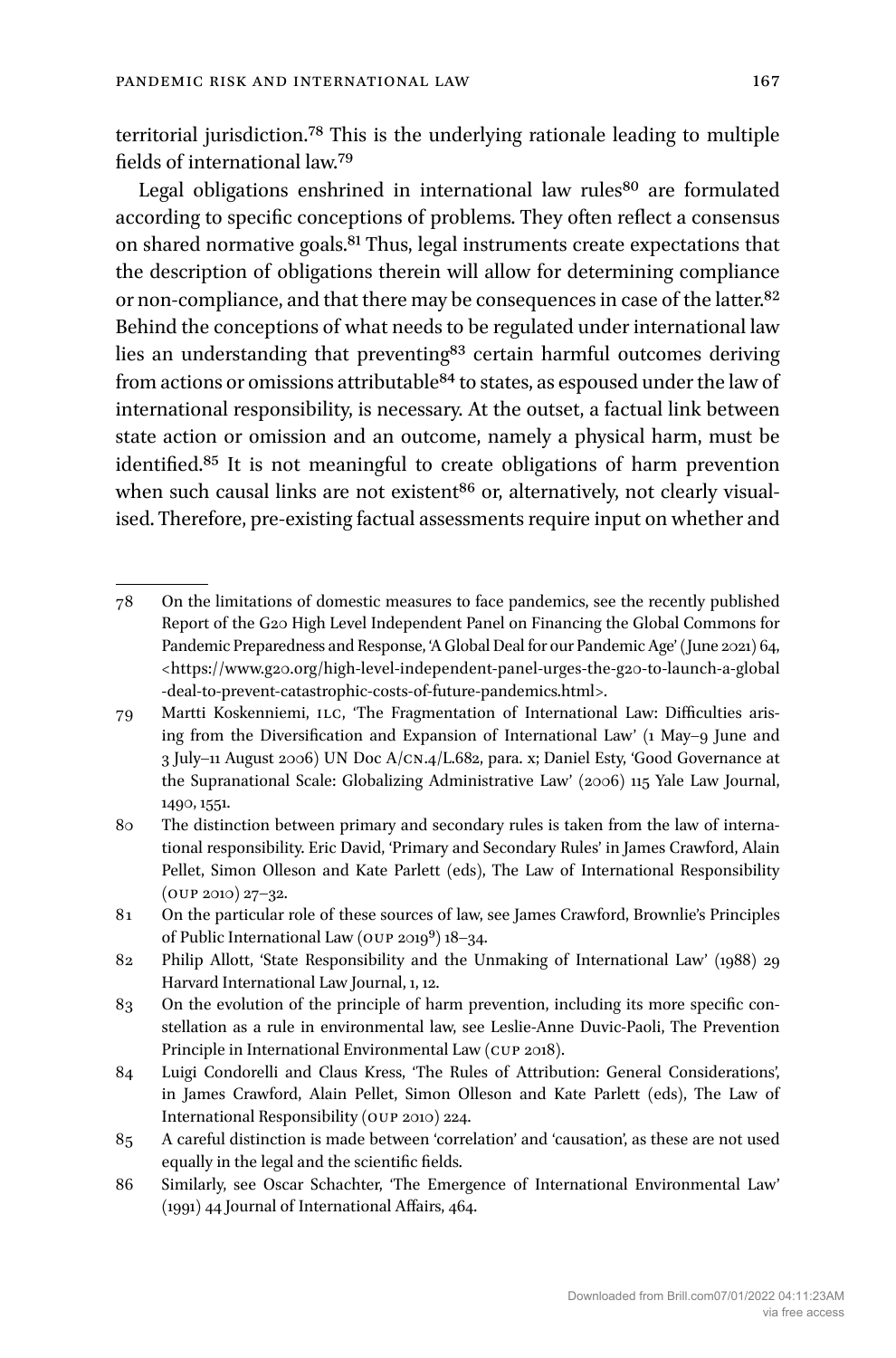how different events are correlated. Scientific research plays a decisive role in this process.

The focus of the current contribution has been the possibility of (future) rules establishing obligations of pandemic prevention, and what the overarching obstacles for their consolidation would be. This goal is linked to the question of to what extent human activity had an influence in the occurrence itself of a pandemic event. In the case of the regulation of events with a "natural" origin, the core understanding is that they would have occurred regardless of human intervention.87 A closely related, but distinct concept is *force majeure* as a circumstance precluding wrongfulness due to an unpredictable event. The term refers to facts considered to be either natural or manmade, but which fall beyond the control of a state.<sup>88</sup> This, however, emerges at the level of a secondary rule on responsibility for internationally wrongful acts.<sup>89</sup>

The language found in several institutional acts opens the possibility to overcome the stark distinction between events with a supposedly natural origin, and those which are manmade. Such is the case, for example, of the United Nations Millennium Declaration,<sup>90</sup> reinstated by the Hyogo Framework for Action 2005–2015<sup>91</sup> and its successor, the Sendai Framework for Disaster Risk Reduction  $2015-2030$ ,<sup>92</sup> both developed in the aegis of the United Nations Office for Disaster Risk Reduction. The two instruments affirm the need for states to tackle non-natural drivers of disasters, though they do not list concrete examples. Similarly, a joint report issued by the International Federation of Red Cross and Red Crescent Societies (ifrc) and the United Nations Development Programme (UNDP) in 2014 openly challenged the framing of disasters as exclusively "natural", by considering that human activities can play

<sup>87</sup> *Ibid*., 52.

<sup>88</sup> Sandra Szurek, 'Circumstances precluding Wrongfulness in the ilc Articles on State Responsibility: Force Majeure' in Crawford, Pellet and Parlett (n 83) 477; using earthquakes as an example of events beyond the control of states, ECHR, Özel and Others v. *Turkey*, Judgment (17 November 2015) para. 173.

<sup>89</sup> Martins Paparinskis, 'The Once and Future Law of State Responsibility' (2020) 114 American Journal of International Law, 618, 618–626.

<sup>90</sup> United Nations General Assembly, 'United Nations Millennium Declaration', Resolution 55/2, Fifty-fifth session, 18 September 2000,  $A/RES/55/2$ , para. 23.

<sup>91</sup> United Nations Office for Disaster Risk Reduction, 'Hyogo Framework for Action 2005– 2015. Building the Resilience of Nations and Communities to Disasters', World Conference on Disaster Reduction (A/CONF.206/6).

<sup>92</sup> United Nations Office for Disaster Risk Reduction, 'Sendai Framework for Disaster Risk Reduction 2015–2030' (18 March 2015) UN Doc A/CONF.224/CRP.1. Adopted by UNGA Res 69/283 (23 June 2015) UN Doc A/res/69/283.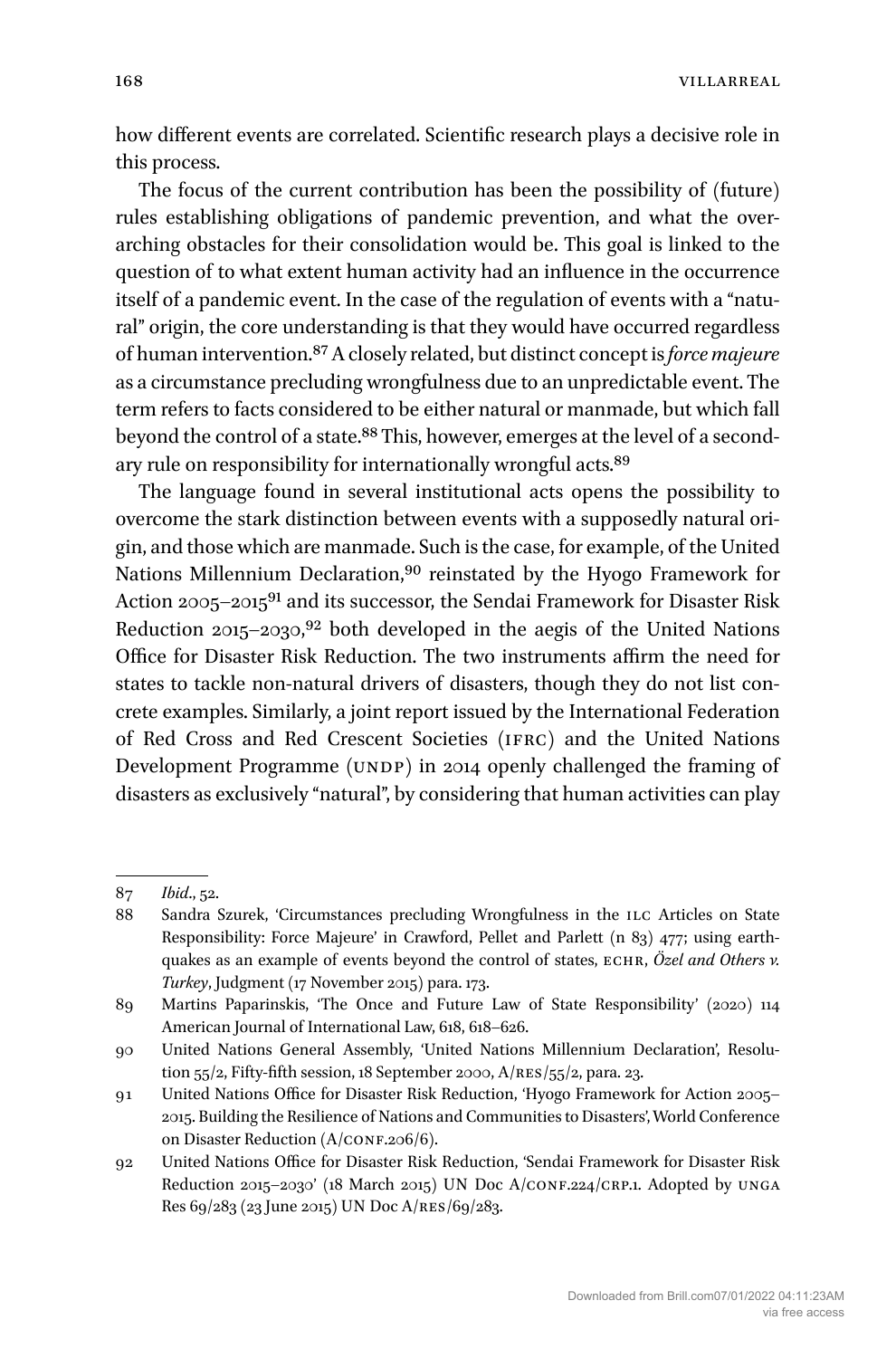a direct role in triggering their devastating impact.<sup>93</sup> It is also worth clarifying that single events may have both non-human and human drivers. What these documents show as well, is how one single event can blur the line between the "natural" and the manmade.

A different matter in the application of international law consists of ascertaining the factual links leading to specific harmful outcomes where human activity plays a direct role, i.e. "manmade", and those where it hasn't, deemed to be "natural".94 Being a social construct, the distinction is an artificial one.95 The negative cross-border impact of human activities is subject to both rules and principles of international law, as recognised by both the ILC in its Draft Articles on Prevention on Transboundary Harm from Hazardous Activities, 96 and by the International Court of Justice (icj) in its case law. Behind it lies the consideration that states, as the main rights- and obligation-holders, should refrain not only from conducting acts that will harm other states, but also from knowingly allowing acts in their territories that may be 'contrary to the rights of other states'.97

The no-harm rule has been developed most thoroughly in the field of international environmental law.98 On the basis of the rule's recognition as customary international law, states parties should refrain from conducting acts with a negative transboundary impact, particularly those of a physical nature.99 The landmark *Trail Smelter* dispute arguably triggered the gradual consolidation of more specific obligations deriving from the no-harm principle, especially pertaining to activities causing transboundary environmental damage.100 Throughout the course of several decades, the meaning of the

<sup>93</sup> ifrc and undp, 'Effective law and regulation for disaster risk reduction: a multi-country report. Summary' (New York 2014) 2.

<sup>94</sup> The term *force majeure* is often used to refer to acts beyond human control. For its role in international law, see Sandra Szurek, 'Circumstances Precluding Wrongfulness in the ILC Articles on State Responsibility: *Force Majeure*' in James Crawford, Alain Pellet and Simon Olleson (eds) The Law of International Responsibility (oup 2013) 477.

<sup>95</sup> Daniel Farber, 'Disaster Law in the Anthropocene', in Peel and Fisher (eds) (n 7) 49–50.

<sup>96</sup> ilc, 'Draft Articles on Prevention of Transboundary Harm from Hazardous Activities (with Commentaries)' (2001) II:2 Yearbook of the International Law Commission, 148.

<sup>97</sup> icj, *Corfu Channel* (*United Kingdom v. Albania*) (Merits) icj Rep 1949, 22.

<sup>98</sup> icj, *Pulp Mills on the River Uruguay* (*Argentina v. Uruguay*) (Merits) icj Rep 2010 (i) 56, para. 101.

<sup>99</sup> ilc, Draft Articles on Prevention of Transboundary Harm, Articles 1 and 2; see also Duvic -Paoli (n 83) 235.

<sup>100</sup> While the literature on the subject is vast, for a mere glimpse: Arthur Kuhn, 'The Trail Smelter Arbitration: United States and Canada' (1941) 35 American Journal of International Law 665, 665–666; Alfred Rubin, 'Pollution by Analogy: The Trail Smelter Arbitration' (1971) 50 Oregon Law Review 259, 259–282.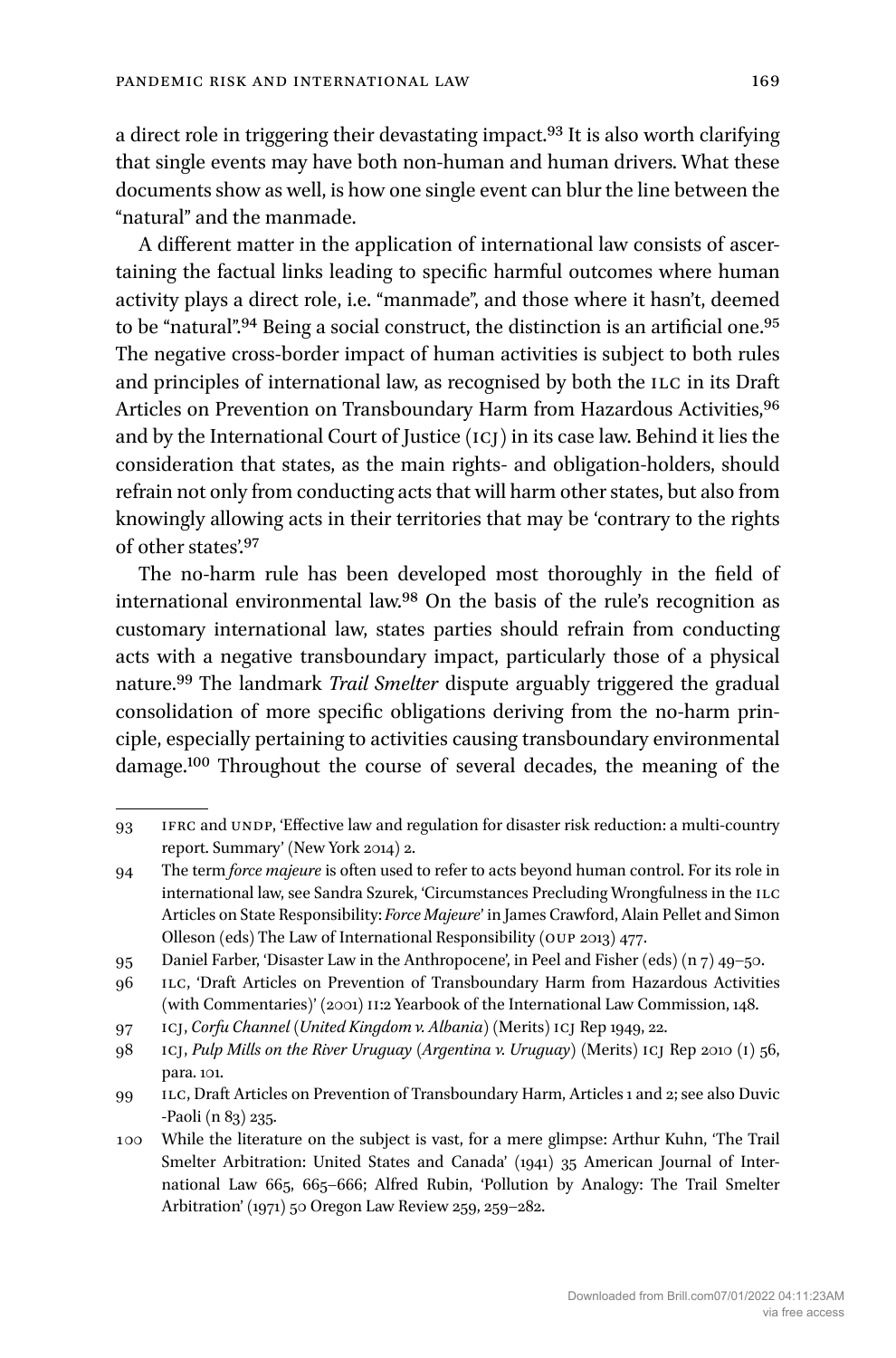no-harm principle evolved in its application to specific settings. A detailed account of this evolution is beyond the scope of this article. Suffice it to say that, beyond the *Trail Smelter* dispute, more recent judicial decisions such as *Pulp Mills* and *Costa Rica v. Nicaragua* have delved deeper in the question of how to frame states' due diligence obligations in order to prevent cross-border environmental or other harm. Besides the ICJ, other international adjudicative bodies101 have considered harm prevention to be a part of customary international law as well. A key consideration is how to infer that a state should have known in advance that a certain act would lead to a specific harmful outcome. Therefore, on the basis of the no-harm rule, states are now subjected to more concrete obligations of conducting EIAs in the case of human activities that may have a 'significant adverse impact in a transboundary context'.102

The proponents of a 'deep prevention' of pandemics argue that the only way to reduce the risk thereof is to tackle the human – (non-human) animal – environmental interface in a holistic matter.<sup>103</sup> Tailoring prevention involves identifying which human activities increase the level of hazard. Taking into consideration the countless micro-events that can lead to pandemics, devising an exhaustive list would be mired with pitfalls, and their full prohibition seems to be a tall order<sup>104</sup> due to both factual (what exactly should be prohibited?) and political (how many states would agree to cede their sovereign rights and to what extent?) difficulties. Instead, pandemic risk reduction obligations can be approached as a matter of degree, rather than in absolute terms. The purpose would be to tackle the complex set of events leading to the global spread of a disease among humans to the largest extent possible. Focusing on prevention, moreover, would allow for shifting the legal responsibility of pandemic to states either for their occurrence as such, or rather in light of their harmful effects. In line with the literature on the regulation of risk, a preventive approach should not be understood as being directly tagged to an outcome.105

<sup>101</sup> See the issue of prevention as the basis for claimant´s case in Permanent Court of Arbitration, *Indus Waters Kishenganga* (*Pakistan v India*), 2011–01, Final Award (20 December 2013) para. 87.

<sup>102</sup> icj (n 53) para. 104.

<sup>103</sup> Viñuales, Moon, Le Moli and Burci (n 4).

<sup>104</sup> Jaye Ellis, 'Liabilities for International Environmental Harm' (2018) Oxford Bibliographies Online.

<sup>105</sup> Heike Krieger and Anne Peters, 'Due diligence and structural change in the international legal order', in Heike Krieger, Anne Peters and Leonhard Kreuzer (eds) Due Diligence in the International Legal Order (oup 2020) 351–390.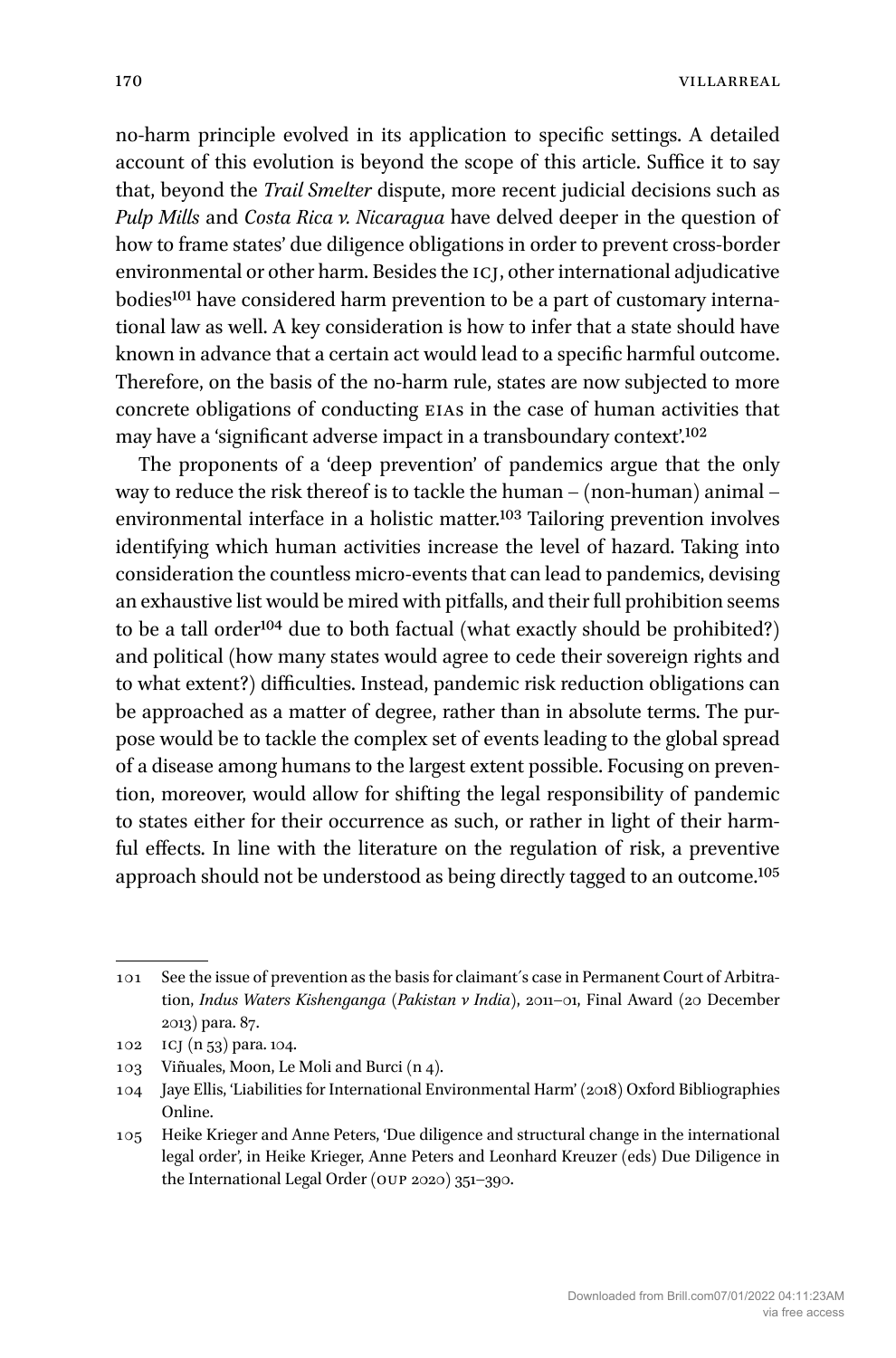Otherwise, it would subject the criteria for a legal instrument's success to the occurrence or not of certain events.

Insights from the field of international environmental law can contribute to offset the potential limitations of pandemic risk reduction obligations. Resorting to the concept of prevention in international environmental law on the basis of the Rio de Janeiro Declaration of 1992<sup>106</sup> would be illustrative. Whereas so far the harm prevention principle has played a role mostly in disputes due to environmental harm, its more general components can be explored for other issues that are transboundary in nature. Proactive perspectives involve states' adoption of measures in the face of activities known to cause harm.107 The cross-border spread of disease lends itself to this type of scrutiny.

Also in the environmental field, there is a recognition that in some scenarios risk can only be reduced, not eliminated.108 As espoused at the Governing Council of the United Nations Environmental Programme, when handling shared natural resources, states should avoid 'to the maximum extent possible and (…) reduce to the minimum extent possible' the negative extraterritorial effects of the use of shared natural resources, including when this may endanger the health of the population in other jurisdictions.109 Similarly, comprehensive international regulation aimed at fully neutralising any and all pandemic risks would be a chimera. The potential of eradicating all new pathogens that might circulate among humans is not realistic. Recent studies show how possibly nonillions<sup>110</sup> viral particles are present on Earth.<sup>111</sup> These are but one potential source or vector of infectious diseases; potential pathogens include other microorganisms like bacteria or fungi. Such information should lead to a realisation that pathogens are, actually, an inherent component of our ecosystem.

<sup>106</sup> Particularly, Principle 15 states 'lack of full scientific certainty shall not be used as a reason for postponing cost-effective measures to *prevent* environmental degradation' (emphasis added). Rio de Janeiro Declaration on Environment and Development (14 June 1992) 31 International Legal Materials, 876.

<sup>107</sup> See Duvic-Paoli (n 83) 200.

<sup>108</sup> echr, *Özel and Others v. Turkey* (n 88).

<sup>109</sup> unep, 'Environmental Law: Guidelines and Principles. Shared Natural Resources', Principle 2 (Nairobi, 1978) 2.

<sup>110</sup> To give a basic idea, whereas millions are expressed in the short scale as  $10^6$ , nonillions are expressed as  $10^{30}$ .

<sup>111</sup> Amber Dance, 'The incredible diversity of viruses' (2021) 595 Nature 22, 22–25.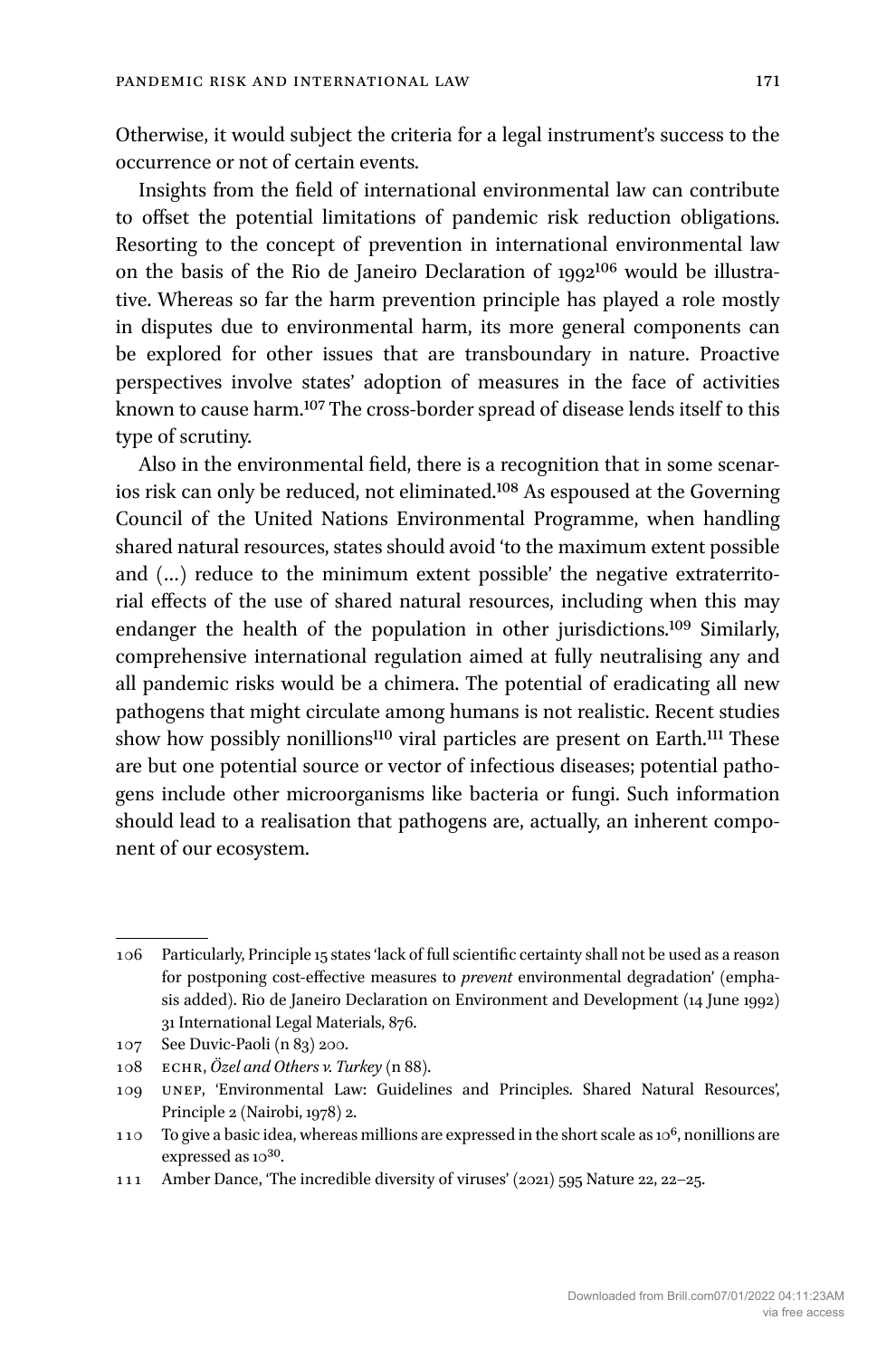172 VILLARREAL

Pandemic risk reduction requires having the capacity to detect and assess the emergence of a new disease to begin with.112 A deeper prevention could be underpinned by the legal obligation to enhance healthcare core capacities, foreseen in Article 5 of the ihr (2005). A statutory period of five years was granted, with the possibility to request two extensions of two years each for a grand total of nine years. Given the complexities inherent to the fulfilment of this obligation, it is not a one-off event, but rather a continuous process.113 In order to prevent punishing countries with lower capacities in these fields, the ihr provided common but differentiated obligations, expressed in distinct periods for reporting the successful development of minimum core capacities. Just before the COVID-19 pandemic, the insufficient fulfilment of these obligations was a source of preoccupation.114 In order to avoid obligations that are more punitive towards countries with fewer resources, a differentiated approach towards pandemic risk reduction will be required. It will likely lead to years of careful and judicious negotiations, where each state would make its own claim at receiving a preferential treatment.

### **4 Settling on a Compromise: Regulating Pandemic Risk Maximisers**

The gaps described so far underscore some of the inherent limits in the effective regulation at the international level of pandemic risk. Several of these limits may prove to be insurmountable in the near future. For instance, conducting research in order to map the countless human interactions with non-human animals and the environment that increase pandemic risk is bound to be a time-consuming activity. But that does not suggest there is nothing to be done. To the contrary, it is possible to design specific policies aimed at filling the epistemic gap, which will in turn help in devising a legal framework that accurately grasps underlying factual circumstances.

<sup>112</sup> This had been argued even before the current ihr (2005). Allyn Taylor, 'Controlling the Global Spread of Infectious Diseases: Toward a Reinforced Role for the International Health Regulations' (1997) 33 Houston Law Review, 1327, 1361.

<sup>113</sup> who, 'Report of the Review Committee on Second Extensions for Establishing National Public Health Capacities and on IHR Implementation' (16 January 2015) EB136/22 Add.1, para. 6 <[https://apps.who.int/gb/ebwha/pdf\\_files/EB136/B136\\_22Add1-](https://apps.who.int/gb/ebwha/pdf_files/EB136/B136_22Add1-en.pdf)en.pdf>.

<sup>114</sup> Some progress in surveillance capacities had been reported by states until 2019. who, Annual report on the implementation of the International Health Regulations (2005), A72/8, 4 April 2019, paras. 8–11.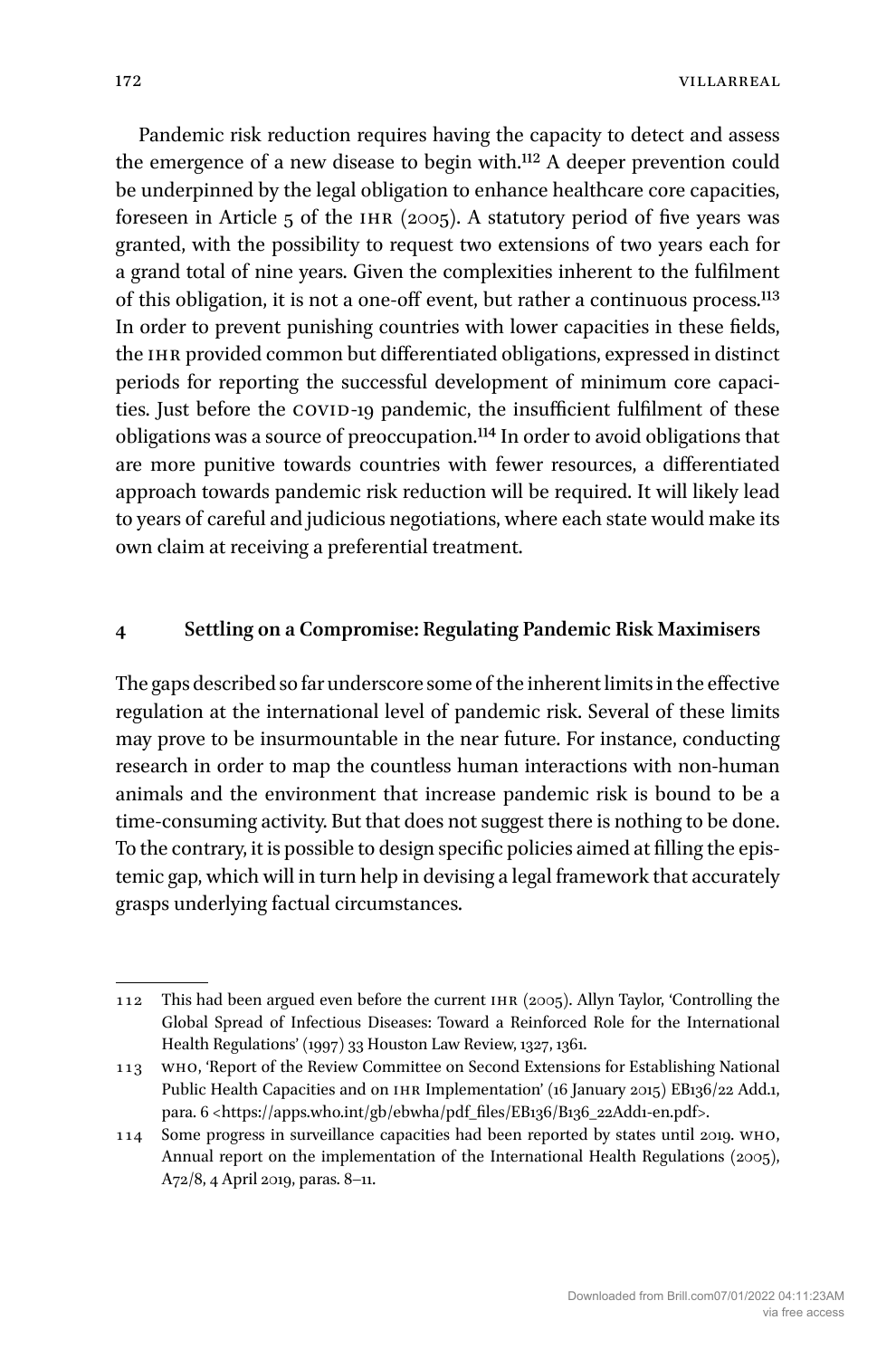The first step in framing legal obligations to regulate pandemic risk is to identify existing activities that maximise or enhance the risk of a pandemic event. This would allow for setting the scene in order to explore which regulatory options are available, especially with a view to measures taken at the domestic level.115 Past studies have observed and cross-referenced the extent to which different variables, like population density, biological i.e. mammal biodiversity, and climate may increase or decrease the likelihood of pandemic events.116 A recent scientific assessment by multiple stakeholders, including the United Nations Environmental Programme (unep), identifies seven anthropogenic i.e. human-related drivers of zoonotic hazards, including the numerous elements of animal product consumption, agricultural practices, travel and transportation, and climate change.<sup>117</sup> These results are not mathematically exact in attributing weight to each of the drivers. In the current stage of scientific research, a fully calibrated mapping of the impact of human activities in increasing pandemic risk may be too tall of an order, considering inter alia its multi-level dimension encompassing international, regional and national factors.118

Two relatively modest steps can already be taken. Firstly, increasing knowledge may help with understanding the prevailing degree of uncertainty in enlisting the key drivers of pandemic risk. As argued below in the conclusion, a gradual advancement towards filling the existing epistemic gaps would lead to a clearer understanding of what is feasible. Under a 'One Health' perspective, the process of increasing the knowledge on pandemic risks should include a more in-depth mapping of relevant stakeholders, understood as individuals or groups that can play a role in mitigating the risks of disease-related events, notably through zoonotic spill overs.119

A fully exhaustive scrutiny is not necessary for devising criteria for legal responsibility. The process of enumerating activities need not be undertaken

119 Such a perspective is framed, in basic terms, in the ongoing tripartite collaboration between the who, the OIE, and the FAO  $(n 76)$  38–39.

<sup>115</sup> This goal is explicitly mentioned in the recent report by the *Institut de Droit International* (n 13) paras. 110–117. However, the report does not go into specifics of which activities would be included as part of preventive legal obligations of states in the aegis of pandemics.

<sup>116</sup> Allen et al (n 59) 3–7.

<sup>117</sup> UNEP/International Livestock Research Institute, see Preventing the Next Pandemic. Zoonotic disease and how to break the chain of transmission (n 25) 15–17.

<sup>118</sup> On a similar challenge in the environmental field, see Alejandro Camacho, 'Adapting Governance to Climate Change: Managing Uncertainty Through a Learning Infrastructure' (2009) 59/1 Emory Law Journal, 1, 10.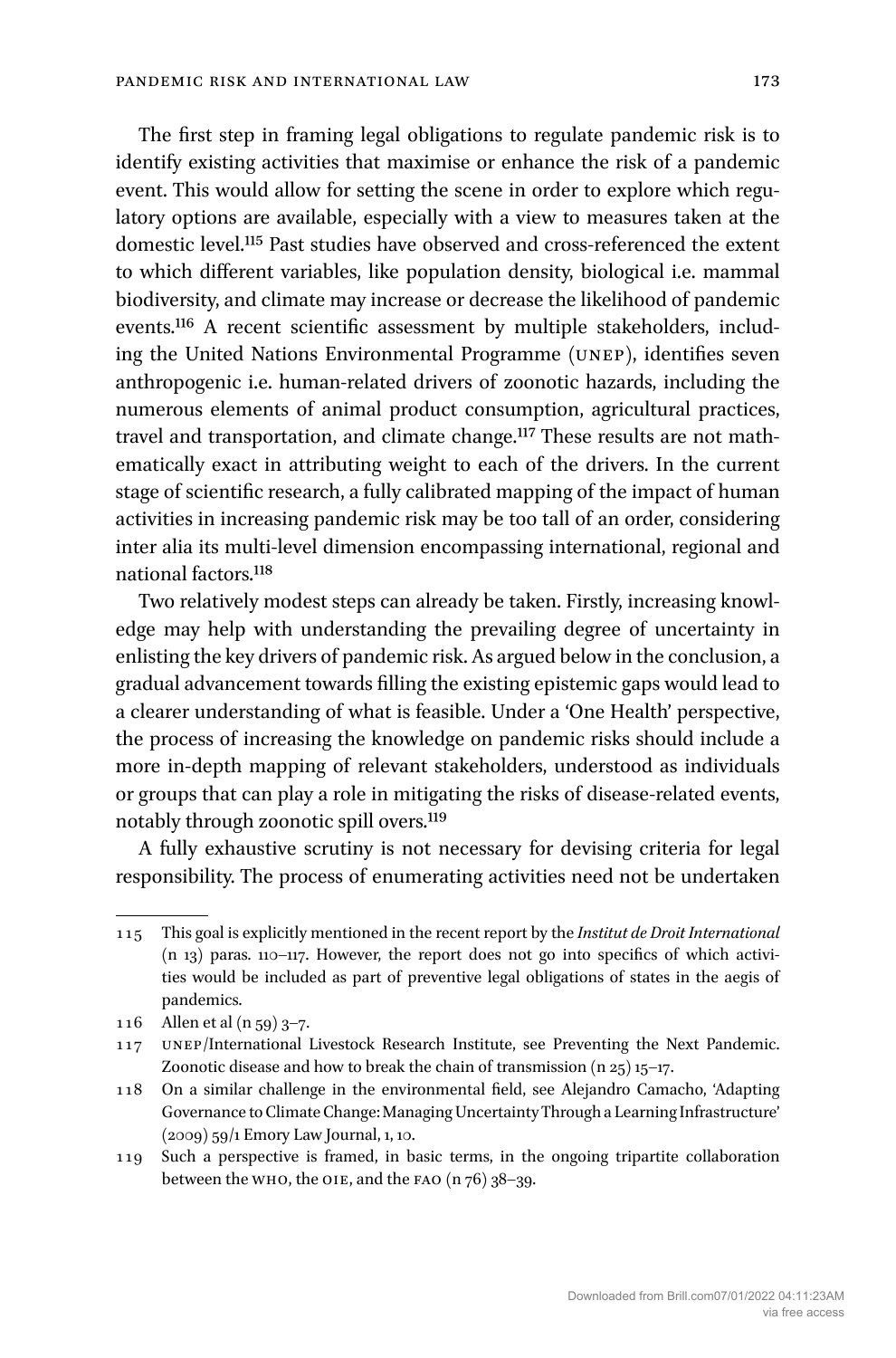in a legally binding instrument. Instead, under a dynamic perspective it may be the outcome of ulterior institutional processes.120 Similar undertakings exist in the Intergovernmental Panel on Climate Change. Its standards, while not legally binding, contribute to shaping the interpretation of states' obligations within the purview of the United Nations Framework Convention on Climate Change. They may later be cited as grounds for holding states responsible, particularly in domestic judicial proceedings.121

Once the initial scientific and political consensus is achieved for pinpointing activities that are known to increase the likelihood of disease outbreaks, the risks posed by those activities should be assessed in a continuous manner, as changing circumstances may alter calculations. For instance, the detection of the spread of new pathogens may occur at any moment, requiring constant on-the-ground surveillance. Consequently, enhancing the ihr (2005)'s surveillance obligations in order to include human activities that are known to maximise the risk of communicable disease outbreaks could thus be a stepping stone towards proactive international law in the field.122 In this vein, a recent report by an ihr Review Committee summoned to evaluate the response by the who and Member States to the COVID-19 pandemic underscored how the current system is heavily reliant upon so-called National Focal Points.123 The latter are designated authorities meant to maintain a constant channel of communication with the who, in case a disease-related event must be notified.124 Problems arise when these designated authorities do not have sufficient competences to tackle the multidimensional components of a healthcare system, which sets the basis for disease surveillance at the national level. Seeing how insufficient capacities in several Member States considerably undermine the functioning of the IHR  $(2005)$ ,<sup>125</sup> blind spots emerge in the

<sup>120</sup> On how the dynamic evolution of rules and standards related to liability in the field of international disaster law, see Michael Faure, 'Liability and Compensation as Instruments of Disaster Risk Reduction?', in Peel and Fisher (eds) (n 7) 286–287.

<sup>121</sup> Whether domestic judges may hold national authorities responsible for failing to uphold international law obligations depends on how the national legal system incorporates these norms. For instance, see the most recent first instance judgment in the Netherlands against Shell, The Hague District Court, *Milieudefensie et al. v. Royal Dutch Shell plc*. (26 May 2021) C/09/571932 / ha za 19–379 (English Version) [http://](http://climatecasechart.com/climate-change-litigation/wp-content/uploads/sites/16/non-us-case-documents/2021/20210526_8918_judgment-2.pdf) [climatecasechart.com/](http://climatecasechart.com/climate-change-litigation/wp-content/uploads/sites/16/non-us-case-documents/2021/20210526_8918_judgment-2.pdf)climate-change-litigation/wp-content/uploads/sites/16/non-us -case-documents[/2021/20210526\\_8918\\_judgment-2.pdf](http://climatecasechart.com/climate-change-litigation/wp-content/uploads/sites/16/non-us-case-documents/2021/20210526_8918_judgment-2.pdf).

<sup>122</sup> See Burci and Eccleston-Turner (n 1).

<sup>123</sup> See who, Report of the Review Committee on the Functioning of the International Health Regulations (2005) during the COVID-19 Response, A74/9 Add.1, 5 May 2021, 22-23.

<sup>124</sup> In accordance with Article 5 ihr (2005).

<sup>125</sup> Bartolini (n 37) 241–245; *Institut de Droit International* (n 13) paras. 104–105.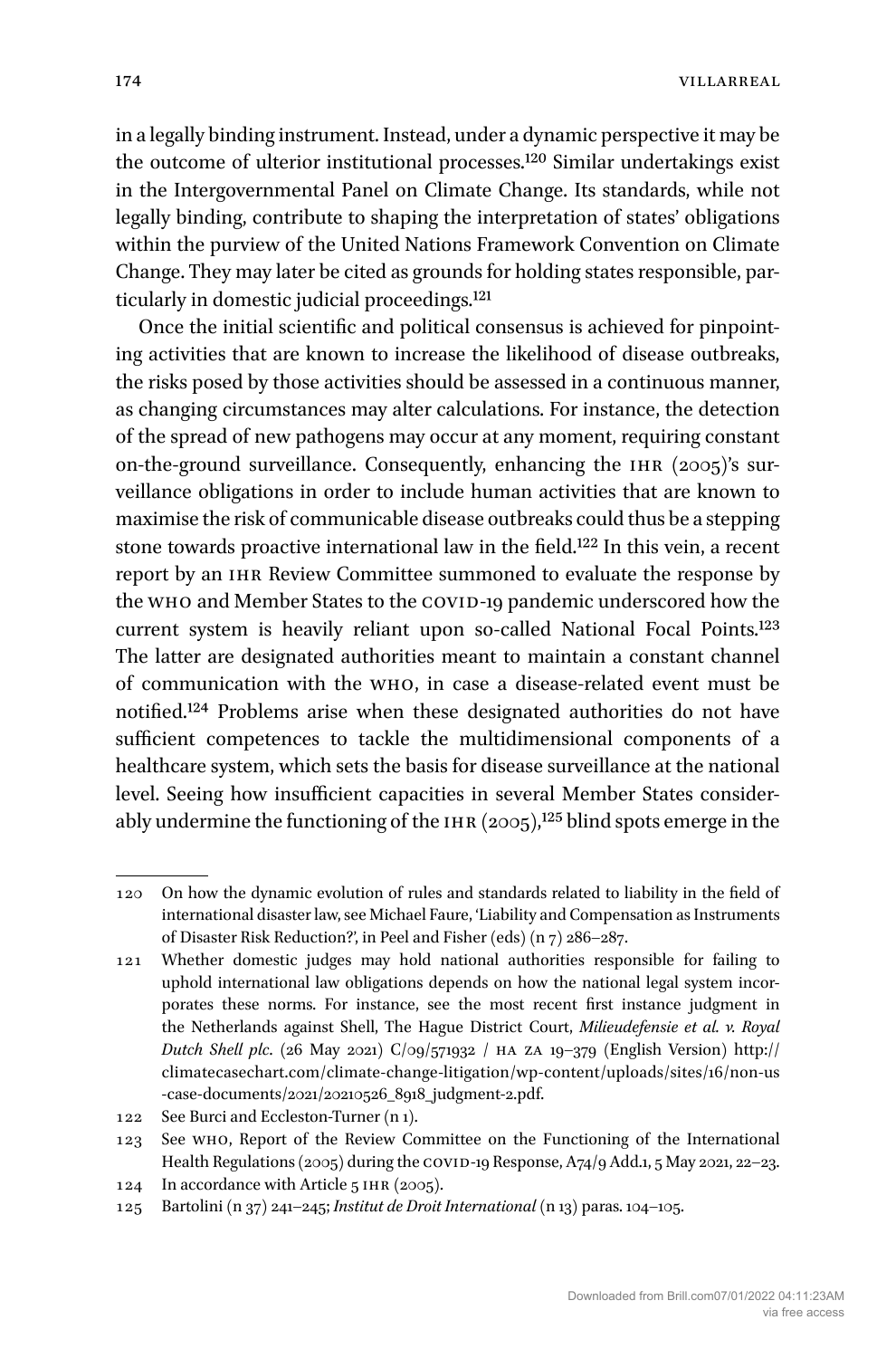identification of new and re-emerging health threats. Addressing such blind spots would be necessary in order to more accurately visualise the constellation of activities that increase the likelihood of a pandemic risk. Cross-fertilization with other fields of law would be necessary, given the multitude of activities included in that operation.126 To mention one example, mapping the multiple components of supply chains in the cross-border wildlife trade could contribute towards fulfilling that goal.127

International law obligations of pandemic risk reduction would require a degree of specificity. At the very least, they should allow for identifying states' activities and setting the bases for determining when there is a legal breach.128 Considering the impossibility to eliminate pandemic risk altogether, the criteria for legal responsibility can be detached from the question of whether an event has occurred or not.129 In line with the standards on due diligence, future steps for fostering the goals of pandemic deep prevention can be based on a results-independent yardstick.130 What is key for allocating responsibility would not be whether acts or omissions lead to a pandemic, but rather whether sufficient steps are taken for reducing the risk.<sup>131</sup> At first glance, it may seem problematic to frame risk reduction obligations as results-independent, since it might convey the notion that the regulatory approach is not conducive to positive outcomes.132 Yet, as the proponents of pandemic 'deep prevention' strategies have explained, devising legal obligations should strive towards steering state behaviour away from practices that are known to increase the likelihood of health hazards.133 The understanding of the determinants of

129 In a similar fashion, again, to international environmental law, see Brunnée (n 55) 162.

130 See Krieger and Peters (n 105).

<sup>126</sup> Charlotte Blattner, Protecting Animals Within and Across Borders: Extraterritorial Jurisdiction and the Challenges of Globalisation (oup 2019) 156–160.

<sup>127</sup> On suggestions to reform, or at least reinterpret the Convention on International Trade in Endangered Species of Wild Fauna and Flora (CITES) to this effect, Amanda Whitford, 'COVID-19 and Wildlife Farming in China: Legislating to Protect Wild Animal Health and Welfare in the Wake of a Global Pandemic' (2021) 33 Journal of Environmental Law, 57.

<sup>128</sup> Pierre-Marie Dupuy, 'Back to the Future of a Multilateral Dimension of the Law of State Responsibility for Breaches of "Obligations Owed to International Community as a Whole"' (2012) 23 European Journal of International Law, 1059.

<sup>131</sup> Pierre-Marie Dupuy, 'Reviewing the Difficulties of Codification: On Ago's Classification of Obligations of Means and Obligations of Result in Relation to State Responsibility' (1999) 10 European Journal of International Law, 371, 379; Robert Barnidge, ´The Due Diligence Principle under International Law´ (2005) 8 International Community Law Review, 81, 112.

<sup>132</sup> A similar concern has been expressed in Marie Aronsson-Storrier, 'Beyond Early Warning Systems: Querying the Relationship Between International Law and Disaster Risk (Reduction)' (2018) 1 Yearbook of International Disaster Law, 51, 61–62.

<sup>133</sup> See Viñuales, Moon, Le Moli and Burci (n 4).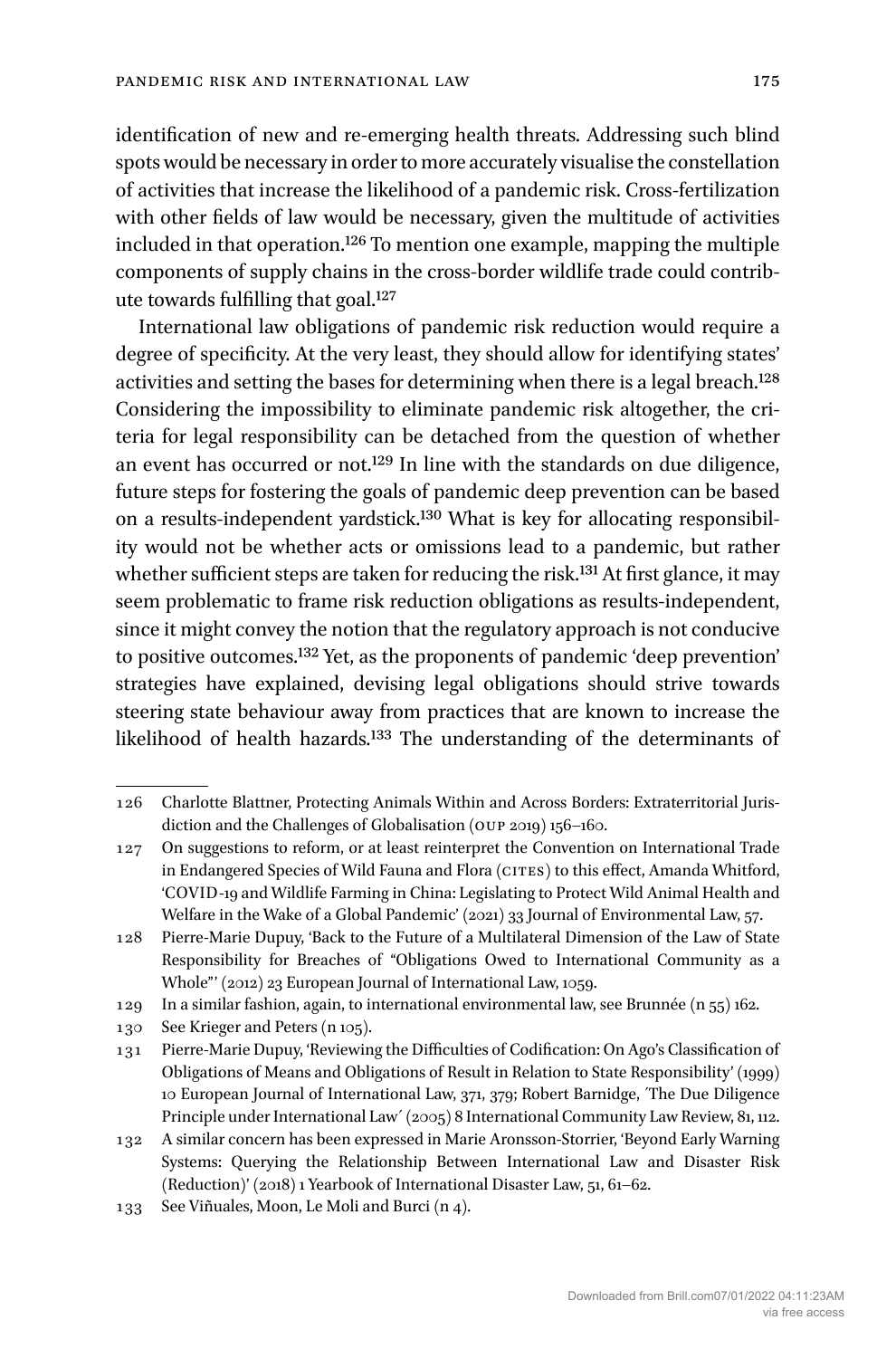health should go beyond the strictly-speaking biomedical perspective, instead reaching for the non-medical drivers that need to be tackled for an effective pandemic risk reduction.134 Multiple human activities driven by economic concerns are directly at stake. Thus, the only way to ensure that more holistic regulatory options are legally sound is to engage in a cross-cutting legal study of the multiple fields of international law involved in proactive obligations for states of pandemic risk reduction. Both international environmental law and international trade law are standout examples of areas where a harmonised regulation of pandemic risk "maximisers" is required, since the potential restriction or even prohibition of certain activities, like wildlife trade, may require expanding the current reach of CITES.<sup>135</sup> Furthermore, the litmus test for any and all commitments by states in pandemic risk reduction will lie in the implementation of measures at the domestic level.136 Certainly, ascertaining the domestic implementation of comprehensive obligations would involve onerous fact-finding, the cost of which should not be underestimated. It will be dependent upon the willingness of national authorities to actually engage in multidimensional processes of compliance, which is by no means a minor burden.

In any case, when facing the question of which one of the pandemic risk "maximisers" ought to be subjected to a more stringent regulation, guaranteeing constant monitoring will be required. The standing surveillance of the "maximisers" of pandemic risks should be taken into account in any and all incoming debates regarding new international law instruments in the field of pandemics. Similar steps have been devised in the area of disaster risk reduction. Article 9 of the ILC's Draft Articles on the Protection of Persons in Disasters<sup>137</sup> enshrines prevention obligations for states to be effectuated through the collection and dissemination of disaster risk-related information, as well as to institute early warning systems. The latter require a constant operation, since obligations in the area have been understood to be applicable to all states and not only those experiencing disasters at a given moment.<sup>138</sup> States' obligations in this matter are further shaped by the aforementioned Sendai Framework for Disaster Risk Reduction 2015–2030, which fosters the

<sup>134</sup> Marco Toscano-Rivalta, 'Disaster risk reduction in light of the COVID-19 crisis: Policy and legal considerations' (2020) 70 qil, Zoom-out, 37, 55.

<sup>135</sup> Whitford (n 127) 75–79.

<sup>136</sup> Draft Article 9, commentary, para. 8.

<sup>137</sup> ilc, 'Draft articles on the protection of persons in the event of disasters', adopted at the sixty-eight session  $(2016)$  A/71/10, para. 48.

<sup>138</sup> As explained in Draft Article 9, commentary, para. 8.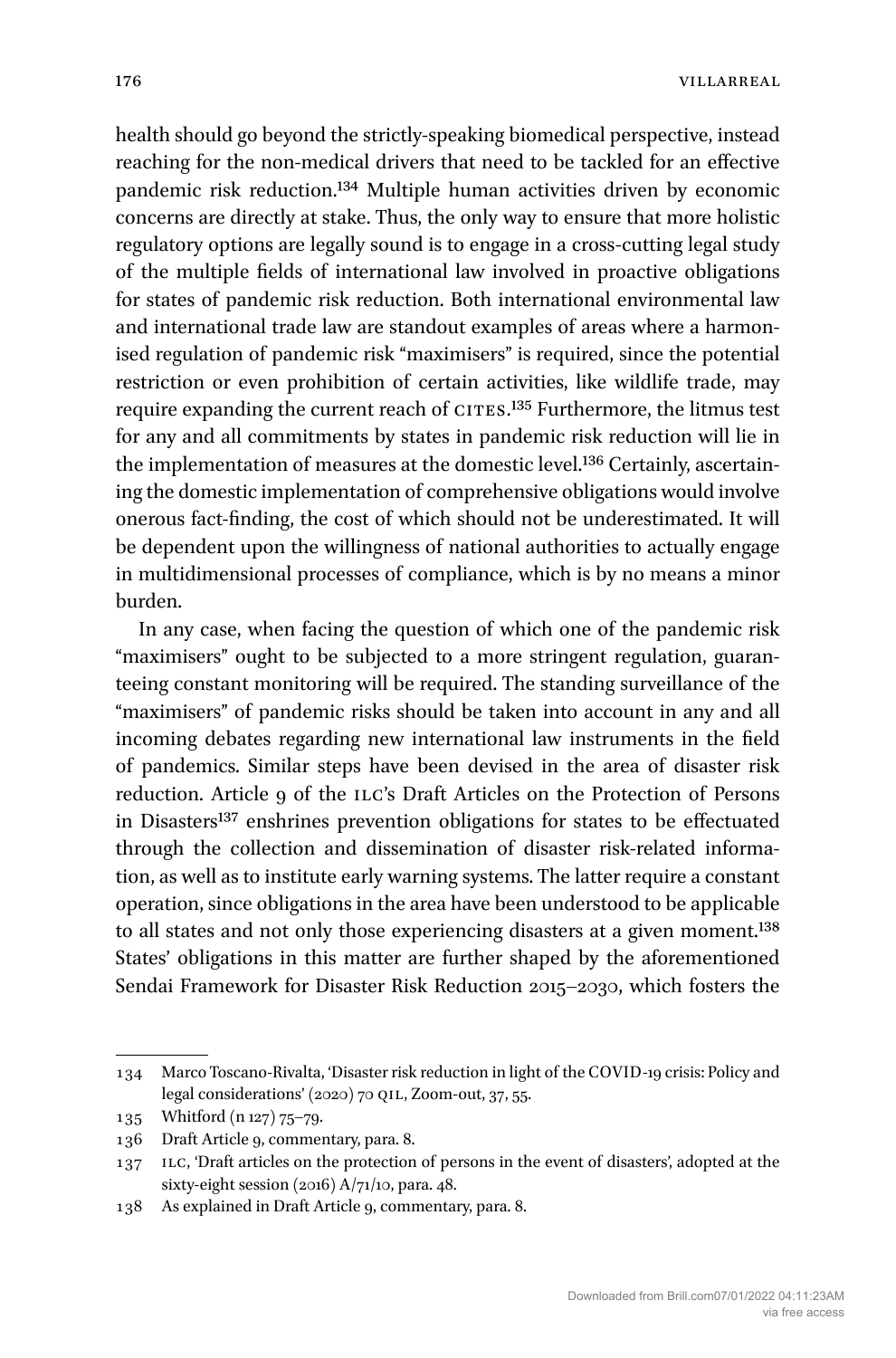streamlining of processes for identifying risks, monitor them and issuing early warnings to the community at large.139

The premise of constant surveillance espoused in disaster risk reduction obligations could be applied in the area of pandemics, whilst tailoring them to the epistemic peculiarities. One possibility is to streamline existing surveillance mechanisms currently divided between human and non-human diseases and expand their scope. In this sense, an initiative was launched by a tripartite collaboration between the WHO, the OIE and the FAO in order to harmonise the warning systems deriving from the  $IHR (2005)$  for humans, and the Terrestrial Animal Health Code for (non-human) animals.140 On the basis of notification by states, the collaboration strives to monitor health threats posed by communicable disease outbreaks as part of a broader interface. The undertaking has further evolved in the area of Antimicrobial Resistance (amr), where there is a more developed setting with a standing Tripartite Secretariat hosted by the who.141 Therefore, even if prohibition may not be readily available, a more far-reaching disease surveillance system could not only bridge the human – (non-human) animal – environmental interface, but also be expanded to include the multiple "maximisers" of risk, such as instances of trade in wild animals. As argued previously in the field of disaster risk reduction, any effective surveillance and warning system for pandemics would need to be more expansive in order to tackle more systemic determinants<sup>142</sup> not limited to the early detection of a new or re-emerging disease.

If obligations of pandemic risk prevention were to be established, subsequent doctrinal difficulties would emerge. The legal consequences of failing to uphold prevention obligations would need to be assessed under existing criteria of the responsibility of states for internationally wrongful acts, as fostered by the ILC's corresponding articles. Clarity would be needed on how to interpret secondary rules<sup>143</sup> under the law of international responsibility in cases

<sup>139</sup> United Nations Office for Disaster Risk Reduction (n 92).

<sup>140</sup> fao, oie and who, 'The FAO-OIE-WHO Collaboration: Sharing responsibilities and coordinating global activities to address health risks at the animal-human-ecosystems interfaces. A Tripartite Concept Note' (April 2010) 8–9, <[https://www.who.int/foodsafety/](https://www.who.int/foodsafety/zoonoses/final_concept_note_Hanoi.pdf) [zoonoses/final\\_concept\\_note\\_Hanoi.pdf](https://www.who.int/foodsafety/zoonoses/final_concept_note_Hanoi.pdf)>.

<sup>141</sup> Tripartite Joint Secretariat on Antimicrobial Resistance. Terms of Reference, October 2019, [<https://www.who.int/docs/](https://www.who.int/docs/default-source/antimicrobial-resistance/amr-gcp-tjs/tjs-tor-final-october-2019.pdf?sfvrsn=bbd8a3fe_0)default-source/antimicrobial-resistance/amr-gcp-tjs/tjs -tor-final-october[-2019.pdf?sfvrsn=bbd8a3fe\\_0](https://www.who.int/docs/default-source/antimicrobial-resistance/amr-gcp-tjs/tjs-tor-final-october-2019.pdf?sfvrsn=bbd8a3fe_0)>.

<sup>142</sup> Following Aronsson-Storrier (n 132) 69.

<sup>143</sup> The distinction between primary and secondary rules is taken from the law of international responsibility. Eric David, 'Primary and Secondary Rules' in James Crawford, Alain Pellet, Simon Olleson and Kate Parlett (eds), The Law of International Responsibility (oup 2010) 27–32.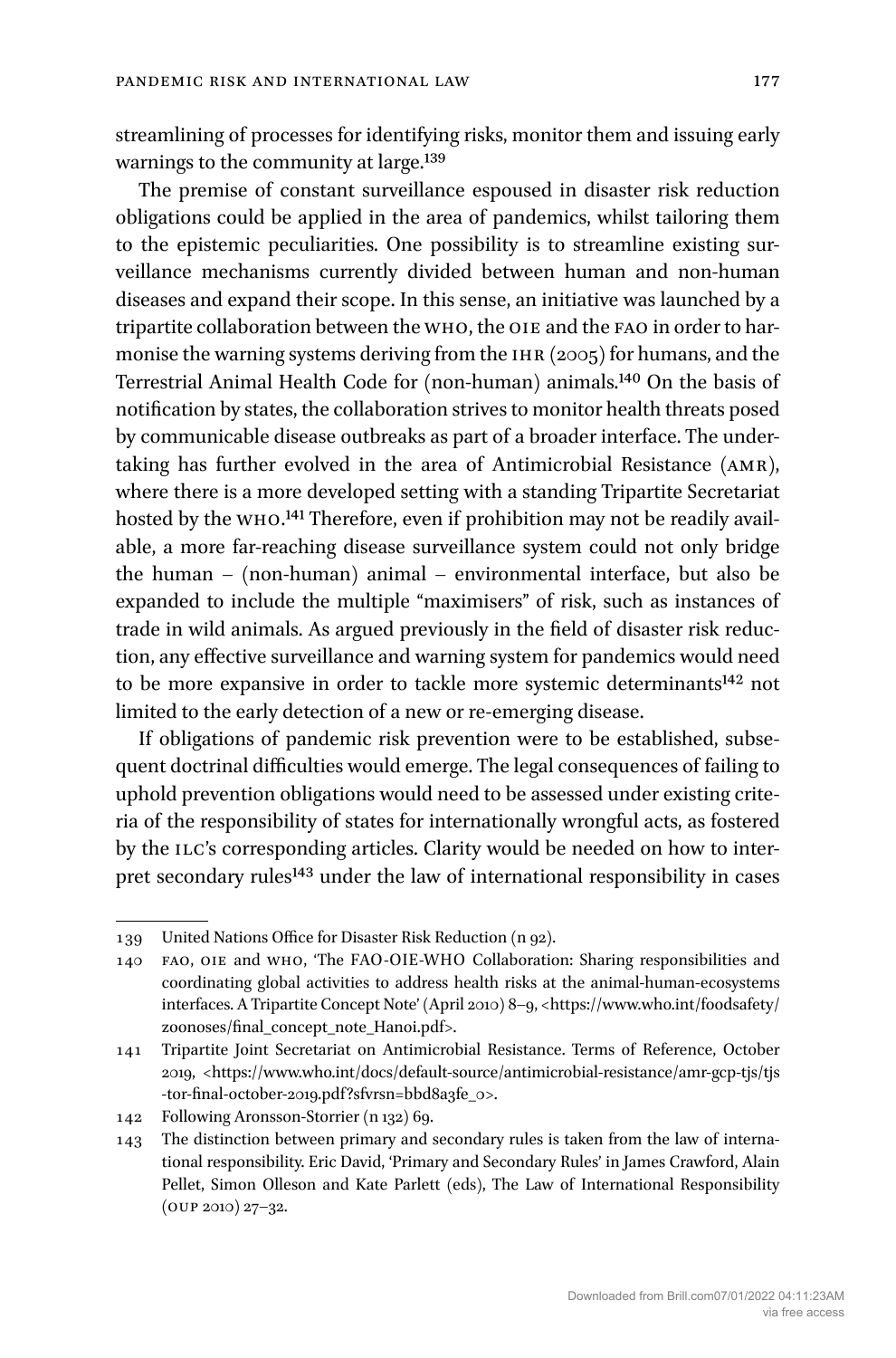of the potential breach of obligations by states. A different but related question is whether the doctrine of state responsibility for internationally wrongful acts is well-suited to provide the required incentives for devising the obligations in the first place, and for complying with them afterwards.144

#### **5 Conclusion: Clearing the Path for Pandemic Risk Reduction**

The current analysis focused on highlighting some of the prevailing epistemic gaps in the accurate assessment of pandemic risks, as well as its relationship with a potential legal regime aimed at prevention instead of merely response. The question of how to tailor responsibilities in the area of the cross-border spread of disease can, and should, strive towards overcoming purely reactive approaches. Only by knowing what is feasible to prevent can obligations of pandemic risk reduction be framed in a meaningful manner.

As argued in section 2, looking beyond the anthropocentric perspective is necessary for further unravelling the countless micro-events that contribute to the likelihood of disease outbreaks with a potential for cross-border spread. While not all of them may be susceptible of regulation at the international level, identifying human actions that represent "maximisers" of risk and weighing their role in enhancing the likelihood of triggering pandemic events can be a major step forward. Consequently, by way of a global public policy, both states and international organizations should increase investment in conducting research that is not necessarily oriented towards immediate human concerns.145 Rather, under a holistic perspective, deeper investigations of ecosystems146 as *bona fide* objects of study can help identify at which point in the human – (non-human) animals – environment interface do human interventions begin to play a role in maximizing pandemic risk.

The intergovernmental discussions after the COVID-19 pandemic will require accurately grasping factual complexities inherent to pandemic risks. Better mapping the multiple human acts leading to an increase of the level of threat posed by new and re-emerging communicable diseases would be a meaningful step forward. The only way to ensure this is through the inclusion of insights from medicine, epidemiology and virology in future processes of

<sup>144</sup> On the formulation of incentives for fostering compliance with international law, see Anne van Aaken and Betül Simsek, 'Rewarding in International Law' (2021) 115 American Journal of International Law, 195, 199–203.

<sup>145</sup> Roeder, Mariner and Kock (n 20) 10.

<sup>146</sup> Following Guillaume Futhazar, 'The Normative Nature of the Ecosystem Approach: A Mediterranean Case Study' (2021) 10 Transnational Environmental Law, 109, 110.